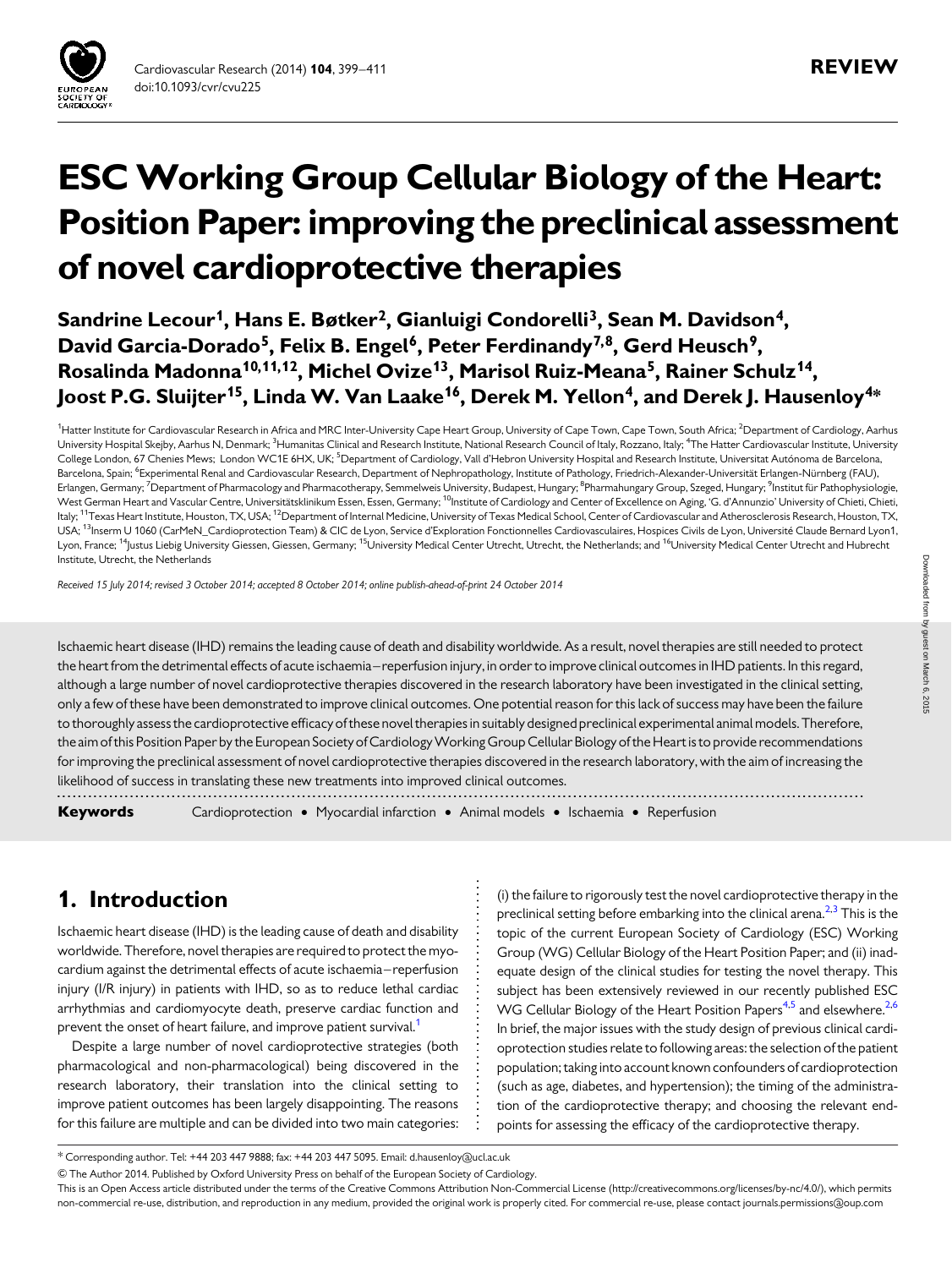The National Heart and Lung Institute (NHLI) have convened a  $\text{WG}_1^7$  $\text{WG}_1^7$ to discuss the reasons for the failure to translate potential cardioprotective therapies into the clinic, and they made several recommendations, including the formation of an US network of research laboratories with expertise in small (mice, rat, and rabbit) and large (pig) acute I/R injury models. The remit of the NIH (National Institute of Health) CAESAR (Consortium for preclinicAl assESsment of cARdioprotective therapies) Cardioprotection Consortium (<http://www.nihcaesar.org>) is to systematically test a particular novel cardioprotective therapy using a multicentre randomized controlled study approach before venturing into the clinical setting. Interestingly, of the agents tested so far by the CAESAR Cardioprotection Consortium, sodium nitrite and sildenafil citrate have both failed to limit myocardial infarction (MI) size, despite prior studies reporting beneficial effects with these therapies.<sup>8,9</sup>

In the present ESC WG Cellular Biology of the Heart Position Paper, we review the current approaches used for determining which novel cardioprotective therapies discovered in the research laboratory are investigated in the clinical setting. We recommend new strategies for optimizing this process, in order to limit the novelcardioprotective therapies selected for testing in the clinical setting to those most likely to succeed in improving patient outcomes.

# 2. Why has the translation of novel cardioprotective therapies into improved clinical outcomes been so difficult?

It takes atriad of: (i) creative and innovative basic scientists who generate a novel mechanistic insight into the signal transduction of cardioprotective strategies, and identify novel signalling molecules, which may eventually be suited for drug development; (ii) enthusiastic physician scientists with a personal background in basic science and thorough clinical experience in the care of patients subjected to acute I/R injury, who can eventually perform proof-of-concept trials; and finally (iii) a dedicated pharmaceutical company with sufficient financial and logistic capabilities to develop a molecule of interest into a drug for the market. With respect to the largely disappointing translation of cardioprotection into clinical practice over the last decades, we have seen failures at every single level of the above triad and even more so in their interaction.

The basic science in the field of cardioprotection is increasingly being performed by non-physicians, oriented towards molecular and (sub-) cellular approaches and using largely reductionist in vitro cell models or at best rodent preparations: the strength of this development is the generation of truly novel mechanistic insights on a basic level of molecular and cellular biology, and the disadvantage is its ever increasing distance from clinical reality. Of note, the use of less reductionist and a more integrative large mammal model of regional myocardial I/R which are much closer to clinical reality is increasingly rare, in part secondary to animal welfare restrictions, but also secondary to expenses. Even when large mammal models are used, they most often do not take into consideration age, co-morbidities, and co-medications which a patient with an acute coronary syndrome would most likely have. The species of physician scientists who have both a personal background in basic science experimentation and clinical experience in the treatment of patients with acute I/R injury is increasingly rare and almost extinct. These are the people who would be enthusiastic about a novel basic mechanism and/or molecule and would potentially undertake a proof-of-concept small clinical trial to see whether or not this mechanism and/or molecule might also work in patients. And finally, a pharmaceutical company would need to have interest in a potential drug that might not translate into a blockbuster for daily intake over a long period of time but possibly just for one single treatment just before or at reperfusion of an acute MI (AMI). The interaction between the three potential partners has also been problematic in the past. Basic scientists have been overlyoptimistic and advocated the newlyidentified molecules for treating patients before even testing the translation to more integrative large mammal models of regional myocardial ischaemia/reperfusion. Also, pharmaceutical companies have prematurely embarked on novel signalling molecules for drug development, only to later find out that the experimental data were not so solid and noncontroversial as initially assumed. An extremely important step in the translation of cardioprotection is the conduct of small proof-of-concept clinical trials. Such trials have more recently established proof-ofconcept for protection by postconditioning and remote preconditioning in elective and emergency I/R settings; $10-14$  $10-14$  $10-14$  of note, this success was related to mechanical strategies or to established, no longer patentprotected drugs where there was no involvement of pharmaceutical industry.

# 3. Statistical considerations in research

A recurring observation in researchis that the promise of impressive and significant results in preclinical studies tends to gradually evaporate during subsequent clinical trials. This frustrating phenomenon is hardly restricted to studies of cardioprotection. Indeed, a widely discussed publication of statistical simulations arrived at the disturbing conclusion that most current published research findings are, in fact, false.<sup>15</sup> This is not due to fraud but is the expected outcome when many investigators in a large scientific field conduct numerous small studies, with a bias towards the publication of positive results and the presence of other biases such as flexibility in experimental design.<sup>[15](#page-10-0)</sup> While some of these problems can be difficult to overcome, $15$  a number of specific recommendations can be given for preclinical animal studies that should be completed before progressing to clinical trials.

First, of course, it is essential to adhere to the usual expectations of a well-designed experiment, including the use of contemporaneous controls, correct vehicle controls, and appropriate use of ANOVA for statistical analysis of multiple groups. It is important to be aware that while the arbitrarily chosen P-value of 0.05 is indicative of significance, it does not necessarily imply that reproducibility will occur at least 95% of the time.<sup>[16](#page-10-0)</sup>

Wherever possible, the statistical power of an experiment should be calculated a priori, from previously existing data, and the required number of animals per group calculated before embarking on experiments. Not only are underpowered experiments less likely to detect significant effects, when they do, they are less likely to represent a true effect that will be reproducible. Despite the drive to reduce animal numbers for ethical reasons, it must be recognized that insufficiently powered experiments are themselves, wasteful, misleading, and hence unethical. The Animal Research: Reporting In Vivo Experiments  $(ARRIVE)$  guidelines<sup>17</sup> specify the importance of calculating sample size and power, but such calculations assume an accurate measurement of the expected size of effects. A recent damning indictment of studies in the neuroscience field demonstrates that many studies are severely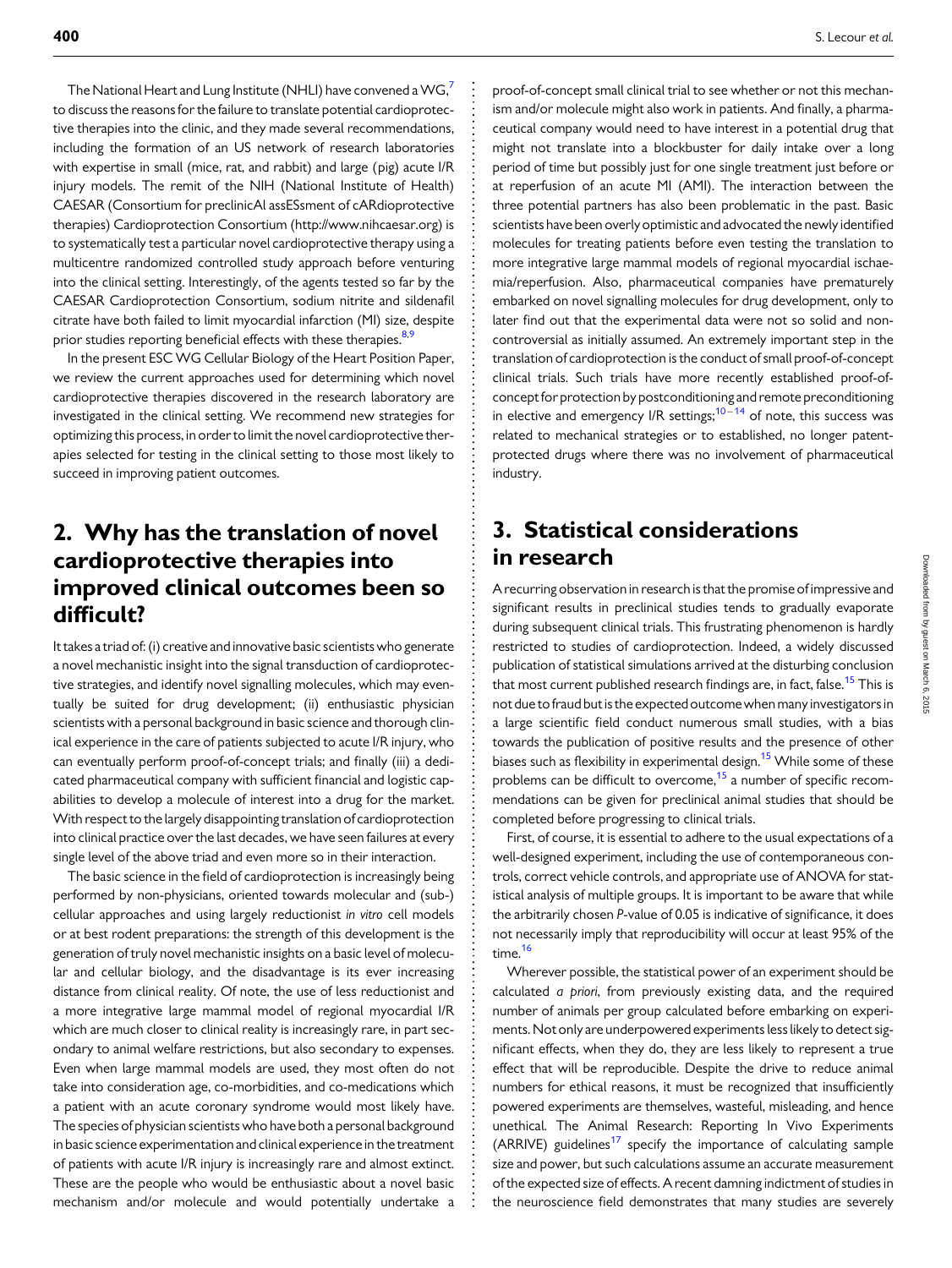| <b>Table I</b> Six points 'checklist' for evaluating published<br>preclinical research studies <sup>19</sup> |                                                 |  |  |  |  |  |  |
|--------------------------------------------------------------------------------------------------------------|-------------------------------------------------|--|--|--|--|--|--|
|                                                                                                              | 1. Were the experiments performed blinded?      |  |  |  |  |  |  |
|                                                                                                              | 2. Were basic experiments repeated?             |  |  |  |  |  |  |
|                                                                                                              | 3. Were all the results presented?              |  |  |  |  |  |  |
|                                                                                                              | 4. Were there positive and negative controls?   |  |  |  |  |  |  |
|                                                                                                              | 5. Were reagents validated?                     |  |  |  |  |  |  |
|                                                                                                              | 6. Were statistical analysis tests appropriate? |  |  |  |  |  |  |
|                                                                                                              |                                                 |  |  |  |  |  |  |

underpowered.<sup>18</sup> It cannot be assumed that studies in the cardioprotection field would fare much better.

Other important recommendations are that exclusion criteria be defined in advance, rigorously adhered to, and reported in publications. The animals and treatments should be randomized, with the researcher blinded as to whether an individual animal is receiving vehicle or drug. The analysis should also be performed blinded to the treatment group. Any conflicts of interest must be reported.

Finally, it is the responsibility of the researcher to ensure that results as reported are unbiased and as accurate a representation of data as possible. Recent events in cardiovascular research have highlighted the importance of vigilance in this regard.

Of note, a useful 'checklist' of six points for evaluating published preclinical research includes: blinding of experiments, repetition of experiments, selection of results presented, presence of positive and negative controls, validation of reagents such as antibodies, and the use of appro-priate statistical tests<sup>[19](#page-10-0)</sup> (Table 1). Previous studies have shown that when such guidelines are not adhered to, the odds of obtaining significant effects in animal studies can be approximately three-fold higher. $^{20}$  It has been proposed that animal trials should be pre-registered, similar to clinical trials.<sup>[15](#page-10-0)</sup> While this approach is currently rare in basic science, possibilities do exist (e.g. The Open Science Framework $2<sup>1</sup>$ ), and their expanded use might help to reduce a positive publication bias.

One effective means of avoiding many of the above pitfalls is to ensure experiments are replicated by several independent groups. In fact, such a multicentre design was first used in the cardioprotection field in 2000, in order to examine the efficacy of an adenosine A1 receptor agonist in limiting infarct size in rabbits when administered at reperfusion. The results of this rigorous trial were negative. $22$  However, the disappointment of negative results must be weighed against the benefit of being able to refocus efforts on drugs, which are more likely to be clinically translatable.<sup>3</sup> Subsequently, a workshop held in June 2003 by the NHLI recommended that an independent organization for the preclinical assessment of cardioprotective therapies be established. This has now been realized in a publically accessible infrastructure called CAESAR. The remit of this consortium is to test promising therapies in three species (in vivo acute I/R injury rodent, rabbit, and porcine models) across three centres.<sup>[23](#page-10-0)</sup> A logical approach would be to develop an equivalent European facility for preclinical testing of cardioprotective therapies.

# 4. Improving the experimental models of acute I/R injury

Once a cardioprotective therapy has been proved to be safe and efficient in preclinical animal studies, it is estimated that only 20% of these are translated into the clinical setting for patient benefit.<sup>[24](#page-10-0)</sup> The translation from bench to bedside would certainly be improved if preclinical studies were more appropriately designed.<sup>24</sup> A non-adapted experimental protocol, an inadequate choice of the animal model, the exclusion of confounding factors will all contribute to limiting the chance of a successful translation to humans.

# 4.1 Selecting the appropriate experimental model of acute I/R injury

When designing the experimental study for testing the novel cardioprotective therapy, careful selection of the appropriate in vitro ('within glass'), ex vivo ('outside of living'), or in vivo ('within the living') model of acute I/R injury is required.

# 4.1.1 Cell models of simulated acute I/R injury

The use of cell models of simulated acute I/R injury can allow one to overcome the ethical problems and costs (from time and resources) of experimenting on animals. They can be tightly controlled, can usually be undertaken quicker than ex vivo and in vivo experiments models of acute I/R injury, and can assess the direct effect of the novel cardioprotective therapy on the cardiomyocyte itself. However, they do not accurately represent the organism as a whole, and do not include the complex interactions of different cell types and/or effector systems.

The primary cell of the heart, which is damaged by acute I/R injury, is the cardiomyocyte. The primaryadult cardiomyocyte is the most closely related to the adult heart in terms of characteristics and is most often harvested from mice, rats, or rabbits, but can also be obtained from guinea pig, dog, pig, and human. A number of different cells have been used in place of adult primary cardiomyocytes in experimental models of acute I/R injury, including HL-1 cells (derived from murine atrial myoblasts), $^{25}$  $^{25}$  $^{25}$  H9C2 cells (a rat cardiomyoblast cell line), $^{26}$  C2C12 cells (a murine myoblast cell line), <sup>27</sup> (embryonic) stem cell-derived cardiomyocytes, $28$  and neonatal cardiomyocytes. $29$  Although these cells may possess some of the key features of adult cardiomyocytes such as an organized internal structure, cell–cell contacts, high oxygen consumption, and spontaneous beating, several key differences such as the ability to proliferate and signal transduction pathways might affect their use as surrogates for primary adult cardiomyocytes. Adult progenitorcell-derived cardiomyocytes are electrophysiologically more mature cardiomyocytes than those derived from young (foetal) progenitor cells,<sup>30</sup> indicating that several stages of maturation exist in cardiomyocytes, and this could potentially affect the response to cardioprotection.

The simulated acute I/R injury model itself can vary, with the use of a variety of different insults to simulate acute I/R injury including metabolic inhibition (using cyanide), $31$  hypoxic pelleting of cells (using surface mineral oil), $32,33$  and oxidative stress (using hydrogen peroxide).  $34$ However, these experimental models are unable to recapitulate the complex conditions of acute I/R injury.

For a cell model of simulated acute I/R injury, we recommend that primary adult cardiomyocytes should be used with ischaemia simulated by incubating the cells in ischaemic buffer (de-oxygenated and substratefree) in an air-tight hypoxic chamber. Reperfusion can then be simulated by replacing the ischaemic buffer with normal oxygenated buffer and removing the cells from the hypoxic chamber. The simulated ischaemic and reperfusion times should be characterized for the cell type with the overall aim to induce 50% of cardiomyocyte death.

# 4.1.2 Ex vivo models of acute myocardial I/R injury

Ex vivo models of myocardial acute I/R injury using the isolated perfused heart are often used to assess the cardioprotective efficacy of a novel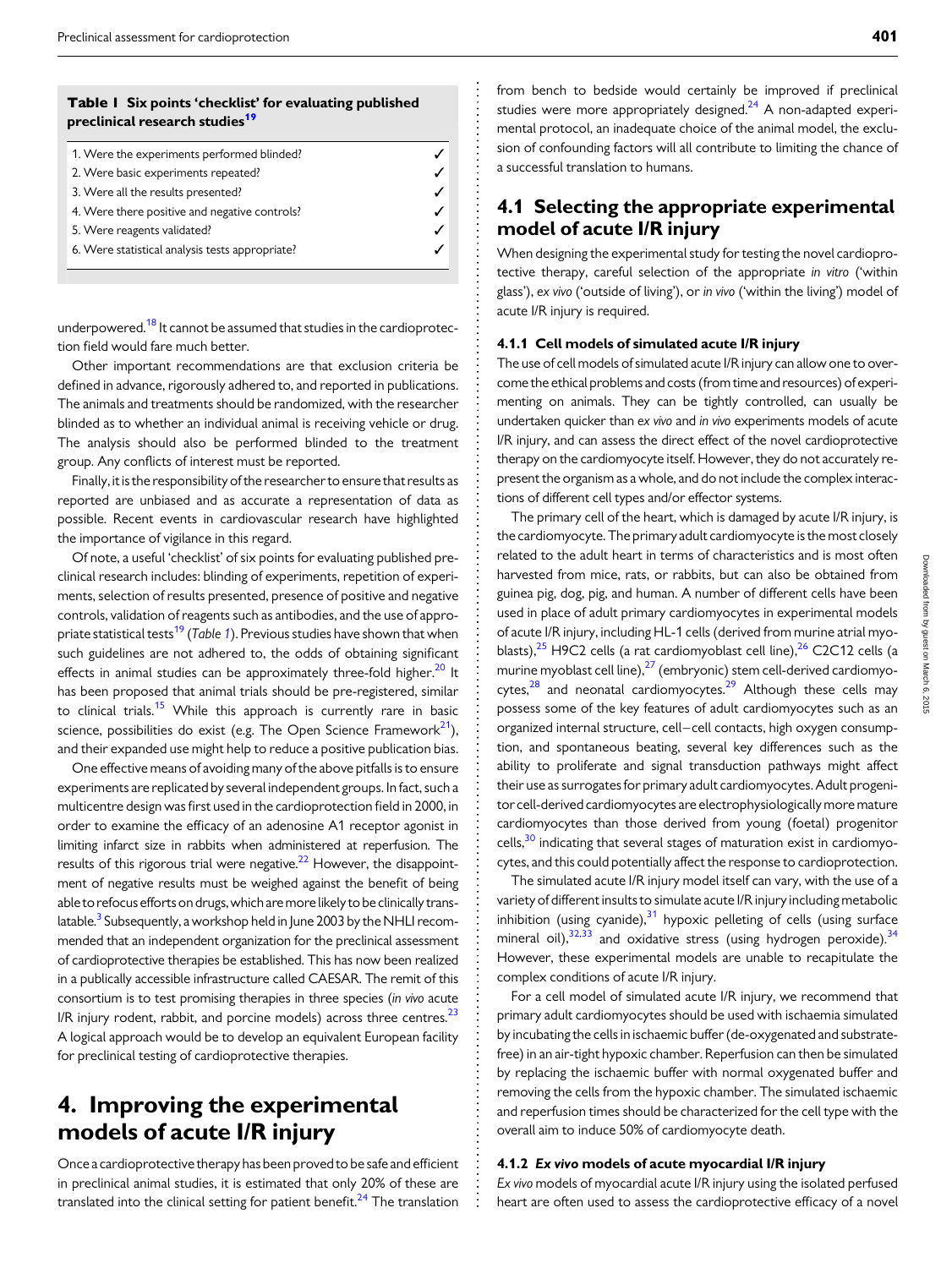therapy, as they can be carried out relatively rapidly, and they often produce reproducible results in the absence of systematic factors in the blood. The Langendorff-perfused heart was first used at the end of the 19th century, and comprises mounting the isolated heart on the aortic cannula of a Langendorff perfusion apparatus and retrogradely perfusing the heart at a constant flow or constant pressure, using blood or oxygenated buffer (typically Krebs–Henseleit solution).<sup>35,[36](#page-10-0)</sup> This model is most often used for perfusing hearts from small animals such as mice, rats, rabbits, and guinea pigs, but it can also be used for larger animal hearts from pig and even human hearts.<sup>[37](#page-10-0),[38](#page-10-0)</sup> The ischaemic insult is induced regionally by coronary ligation (thereby mimicking a clinical AMI) or globally via partial or complete reduction of the flow (thereby mimicking the ischaemic conditions of cardiac bypass surgery).

The isolated working heart model of acute I/R injury allows one to perfuse the heart in the anterograde manner via the left atrium, filling the left ventricle and ejected via the aorta against a variable afterload. The advantages of this model over Langendorff perfusion include the ability to modulate both preload and afterload on the heart, and this model allows low-flow ischaemia.<sup>39</sup>

Although the ex vivo Langendorff and isolated working heart models are useful for assessing the cardioprotective efficacy of novel therapies, the complexity of the in vivo setting is not recapitulated by these models and, for this reason, they should only be used as an initial step in the pre-clinical assessment of novel cardioprotective therapies.<sup>[40](#page-10-0)</sup>

#### 4.1.3 In vivo heart models of acute I/R injury

In the majority of preclinical in vivo animal models of acute I/R injury, the main left coronaryis occluded to induce complete regional ischaemiafor 30–90 min depending on the animal species, followed by coronary reflow to induce myocardial reperfusion. The duration of reperfusion can vary depending on the particular animal model of acute I/R injury (see later). This experimental model of acute I/R injury best represents the clinical setting of a patient presenting with an acute ST-elevation myocardial infarction (STEMI), who is reperfused by primary percutaneous coronary intervention (PPCI).

A variety of methods have been employed to induce AMI. Left anterior descending coronary artery ligation following left thoracotomy is by far the most commonly used technique, although the model can be time-consuming and the recovery model is associated with a high mor-tality rate, varying from 20 to 50% according to the species.<sup>[41](#page-10-0)</sup>

Closed-chest models of AMI, in which occlusion is performed by intracoronary devices (most frequently by catheterization and inflation of an angioplasty balloon), can be performed in rodents and large animals. $42,43$  $42,43$  $42,43$  These models have the advantage of not being associated with the surgical trauma and inflammation associated with the openchest approach.

Experimental coronary microembolization using intracoronary infusion of microparticles can serve as a model of an acute coronary syndrome simulating the microvascular obstruction and dysfunction, which occurs in these patients.<sup>[44](#page-11-0)</sup> Repetitive intracoronary infusion of microparticles induces severe myocardial dysfunction and has been used as an experimental model of ischaemic heart failure.<sup>[45](#page-11-0)</sup> Intracoronary infusion of inert microspheres induces embolization of the coronary microcirculation, where the level of vascular obstruction depends on microsphere diameter. The initial response to coronary microembolization is an immediate decrease in coronary blood flow, which is followed by a reactive hyperaemia response.<sup>[46](#page-11-0)</sup> Since coronary microembolization induces permanent coronary microvascular obstruction, patchy MI with a subsequent inflammatory reaction ensues.<sup>47</sup> Infiltration of leucocytes goes along with increased expression of tumour necrosis factor alpha (TNF $\alpha$ ),  $48$  and a signal transduction of nitric oxide, sphingosine, and reactive oxygen species formation with subsequent oxidativemodification of the contractile machinery induces contractile dysfunction.<sup>[49,50](#page-11-0)</sup> On the other hand, the enhanced expression of  $TNF\alpha$  following coronary microembolization can protect from subsequent  $MI$ ,  $51$  and this may partially explain the protection observed clinically with pre-infarction angina.<sup>52,[53](#page-11-0)</sup>

In summary, if using a cell-based model of simulated acute I/R injury to assess the novel cardioprotective therapy, primary adult cardiomyocytes should be used where possible. Ex vivo isolated perfused heart models of acute I/R injury may be used to 'screen' the novel therapy where applicable, but it is essential to demonstrate cardioprotective efficacy in small and large in vivo animal models of acute I/R injury.

# 4.1.4 Specialist models of acute myocardial I/R injury

There are other clinical settings in which the heart is subjected to acute I/ R injury such as cardiac bypass surgery, cardiac arrest (CA), and cardiac transplantation, which are not represented in the preclinical setting using the above acute I/R injury models. In this case, more specialized preclinical animal I/R injury models are required, which better reflect these clinical settings.

#### 4.1.4.1 Cardiopulmonary bypass surgery model

The clinical setting of cardiopulmonary bypass (CPB) surgery provides a controlled setting for investigating the efficacy of novel cardioprotective strategies against perioperative myocardial injury, the extent of which can be measured using serum cardiac enzymes. However, this model of acute I/R injury is complicated by several factors: (i) the presence of other cardioprotective strategies such as cardioplegia and hypothermia; (ii) the presence of concomitant medication which may potentially be cardioprotective such as inhaled anaesthetics, nitrates, and opioids; and (iii) the heart is subjected to a variety of different forms of injury including global I/R injury, direct injury from handling of the heart, coronary microembolization, and inflammatory injury from the CPB circuit. Therefore, in order to simulate the clinical setting of cardiac bypass surgery, a specific I/R injury model of CPB may be better suited to test novel cardioprotective therapies.<sup>[54](#page-11-0)</sup> In this regard, there are rat models of CPB which are well-established and have the following advantages when compared with larger animal models: rats are relatively cheap, easy to survive, and do not require intensive care units (ICUs) after surgery. More realistic CPB models of global myocardial I/R injury can be achieved in large animals (such as dogs or pigs) with median sternotomy, aortic cross-clamping, and direct perfusion with cardioplegic solution leading to CA.<sup>55</sup> However, such animal models are expensive and require the presence of ICU for recovery studies, and the evaluation of organ damage is difficult to standardize.

### 4.1.4.2 Cardiac arrest models

Although timely cardiopulmonary resuscitation (CPR) can result in 25–50% of patients achieving restoration of spontaneous circulation (ROSC), only 2–10% of patients survive without any neurological deficit. Given the poor outcome in this patient group, novel cardioprotective therapies are required to protect the heart against acute I/R injury, reduce arrhythmias and cardiomyocyte death, and preserve left ventricular (LV) systolic function. Apart from brain injury, one major reason for this poor outcome post-CPR is due to the post-CA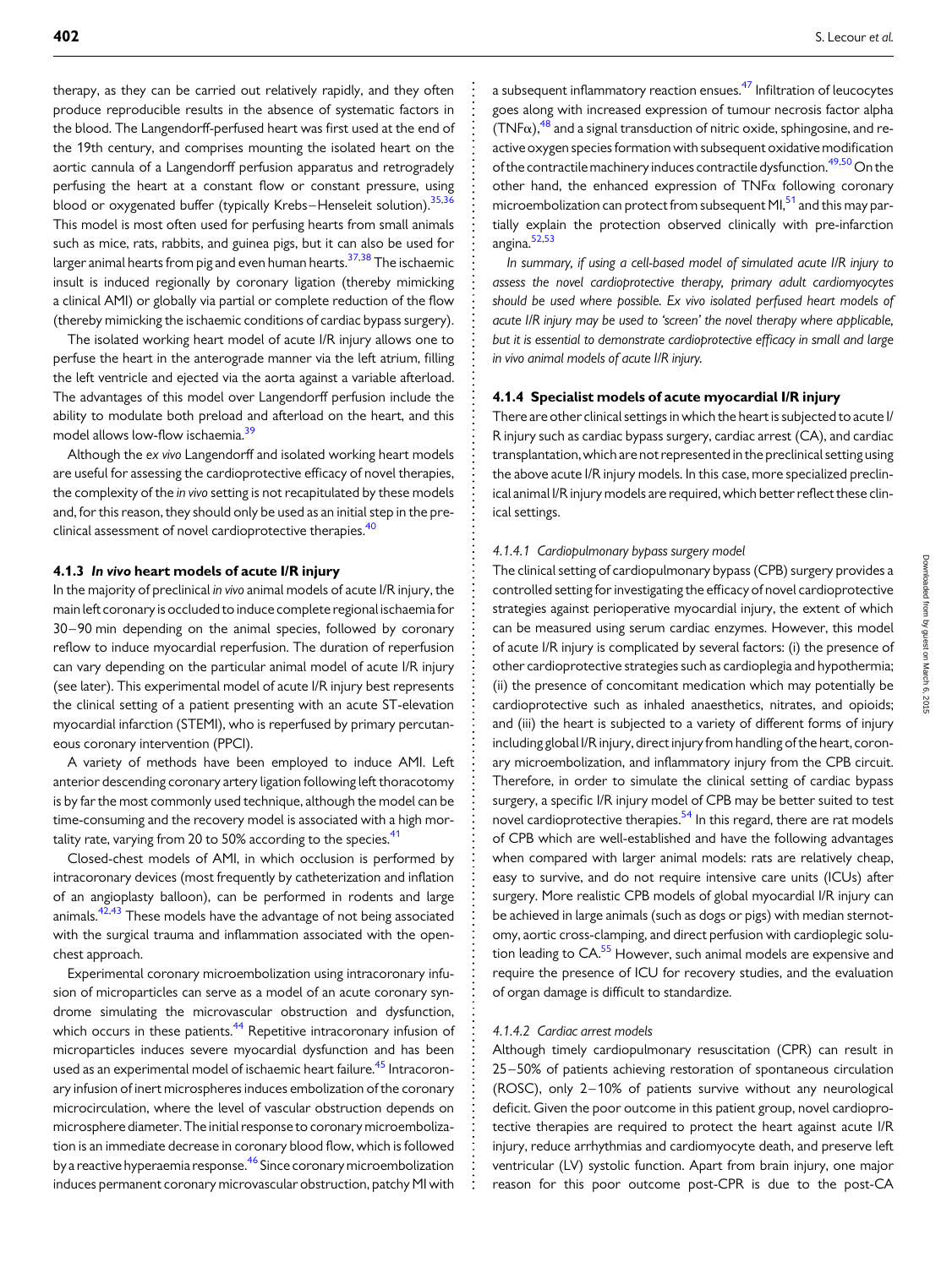syndrome, which comprises in part systemic I/R injury and post-CPR myocardial dysfunction which can be present in 50% of successfully resuscitated patients. In patients presenting with a CA, the heart is subjected to global ischaemic injury and following timely CPR, and if restoration of ROSC is successful, the heart is subjected to global reperfusion injury,the effects of which are cardiomyocyte death, and post-CPR myocardial dysfunction.

There are both small (murine and rat) and large animal (rabbit and pig) models of acute I/R injury, which are able to simulate CA, successful CPR, and ROSC. In these models, CA is induced using either an electrode to cause ventricular fibrillation or anoxia (stopping ventilation) and is left untreated for several minutes, then CPR is started (ventilations and external cardiac compressions) for a period of time, followed by defibrillation to achieve ROSC. In these models, the most common endpoints of cardioprotection include death, cerebral function, myocardial injury, and LV systolic function. These animal CA models have been used to investigate a number of cardioprotective therapies, including inhaled anaesthetics $56 - 58$  $56 - 58$  $56 - 58$  and cyclosporine A.<sup>[59,60](#page-11-0)</sup>

# 4.1.4.3 Cardiac transplantation models

When the heart is removed from the donor patient, it is subjected to acute global ischaemic injury, although this is prevented by cardioplegic solution and hypothermia. The heart remains ischaemic until it is implanted into the recipient heart where it is subjected to acute global reperfusion injury. Acute myocardial I/R injury sustained during cardiac transplantation can contribute to graft vasculopathy and failure.<sup>[61](#page-11-0)</sup> Therefore, novel cardioprotective strategies are required to protect the transplanted heart from the detrimental effects of acute I/R injury in order to preserve graft function. In this regard, a number of preclinical studies have investigated a variety of cardioprotective interventions applied to the donor heart including pharmacological agents (i.e. sodium–hydrogen exchange inhibitors) and mechanical interventions (conditioning) [reviewed in ref.  $(61-63)$  $(61-63)$  $(61-63)$  $(61-63)$ ].

# 4.1.4.4 Computational models

In silico ('in silicon') systems, in which mathematical models of a physiological or pharmacological system are developed and tested on a com-puter, are a hybrid of in vivo/ex vivo and in vitro techniques.<sup>[64](#page-11-0)</sup> Like in vivo techniques, in silico experiments are designed to mimic the behaviour of organisms in their entirety.<sup>65</sup> However, like in vitro experiments, they do not require actual experimentation on animal subjects, and con-ditions can be better controlled.<sup>[65](#page-11-0)</sup> To date, several studies have reported a number of analyses and protocols in relation to myocardial ischaemia and reperfusion (reviewed in Ferrero et  $al^{66}$  $al^{66}$  $al^{66}$ ). Future work should focus on broadening the applicability of these modelling techniques outside of the realm of pharmacology, and towards novel cardioprotective strategies.

In summary, there exist small and large animal models of CPB, CA, and cardiac transplantation for investigating novel cardioprotective therapies, which better represent the patient subjected to acute I/R injury in these clinical settings.

# 4.2 Selecting the appropriate experimental protocol

After selecting the appropriate model of ischaemia and reperfusion, careful consideration needs to be taken in the design of the experimental protocol.

# 4.2.1 Choice of anaesthetic

Although volatile anaesthetics are currently the preferred drug of choice to anaesthetize animals in preclinical experiments, their use in cardioprotective studies has been limited, due to their inherent cardioprotec-tive properties.<sup>[19](#page-10-0),[67](#page-11-0),[68](#page-11-0)</sup> Ex vivo, the use of sodium pentobarbitone remains the anaesthetic of choice for isolated heart studies as isoflurane and sevoflurane reduce MI size and improve functional parameters, when administered prior to ischaemia.<sup>[69](#page-11-0)</sup> When conducting in vivo experiments, the choice of the anaesthetic agent is critical as it may directly affect the measurement of different endpoints. As an example, the use of some anaesthetics may modify the heart rate in such a way that it may compromise the capture of data by echocardiography.<sup>70,71</sup>

### 4.2.2 Duration of ischaemia

Inmostexperimental models of AMI, the duration of the index ischaemic episode is selected so as to generate 50% cell death or an MI size of 50% of the area-at-risk (AAR). This allows the experimental acute I/R injury model to determine whether the novel cardioprotective therapy is beneficial or detrimental. However, the response of the heart to I/R injury varies depending on the animal model used. In rodent models of AMI, 30–40 min of either regional or global myocardial ischaemia is sufficient to induce an MI size of 50% of the AAR, whereas in porcine and primate MI models, which are more representative of the human physiology in terms of ischaemic time, 50–90 min of myocardial ischae-mia is required to achieve equivalent levels of infarction.<sup>[72](#page-11-0)-[74](#page-11-0)</sup> Crucially, in patients presenting with an AMI who are treated by reperfusion therapy, the time from onset of symptoms to reperfusion can vary from 30 min to 12 h, with evidence of MI (troponin release) developing after 30 min.<sup>[40](#page-10-0)[,75](#page-11-0)</sup> Even then, the MI size in patients is highly variable and in theory, it can range between 5 and 40% of the LV volume depending on the site of the acute coronary occlusion. However, in clinical cardioprotection studies in which both MI size and the AAR have been measured using cardiac MRI, mean MI size as a % LV volume has been reported as 15–25%, and the mean infarct size as a % of the AAR has been found to be 39-70%.<sup>[10](#page-10-0)[,74,76](#page-11-0)</sup>

# 4.2.3 Duration and mode of reperfusion

Because this review focuses on novel cardioprotective therapies for preventing acute I/R injury, we do not review experimental models of permanent coronary artery ligation, which are most often used to investigate post-MI heart failure. The reperfusion time used in experimental models of acute I/R injury varies with the model. In some cases, short periods of reperfusion lasting only 2–3 h are used at the end of which the experiment is terminated and MI size determined. Although this particular model allows rapid assessment of the cardioprotective efficacy of the novel therapy, it does not adequately represent the clinical setting in which MI assessment may occur several days after reperfusion. Therefore, in order to accurately assess the cardioprotective efficacy of the novel therapy, extended periods of reperfusion should be used where possible, although for these prolonged periods of reperfusion, the animal has to be recovered from anaesthesia, making this approach technically more demanding. Long-term cardioprotective efficacy is often assessed at 2–4 weeks post-MI, an experimental approach that allows one to also determine the effect of the novel cardioprotective therapy on post-MI LV remodelling.<sup>[1](#page-10-0)</sup> The availability of echocardiography and small and large animal cardiac MRI (MRI) allow one to serially assess the cardioprotective efficacy of the novel therapy on MI size, cardiac function, and post-MI remodelling over time.<sup>[40](#page-10-0)</sup>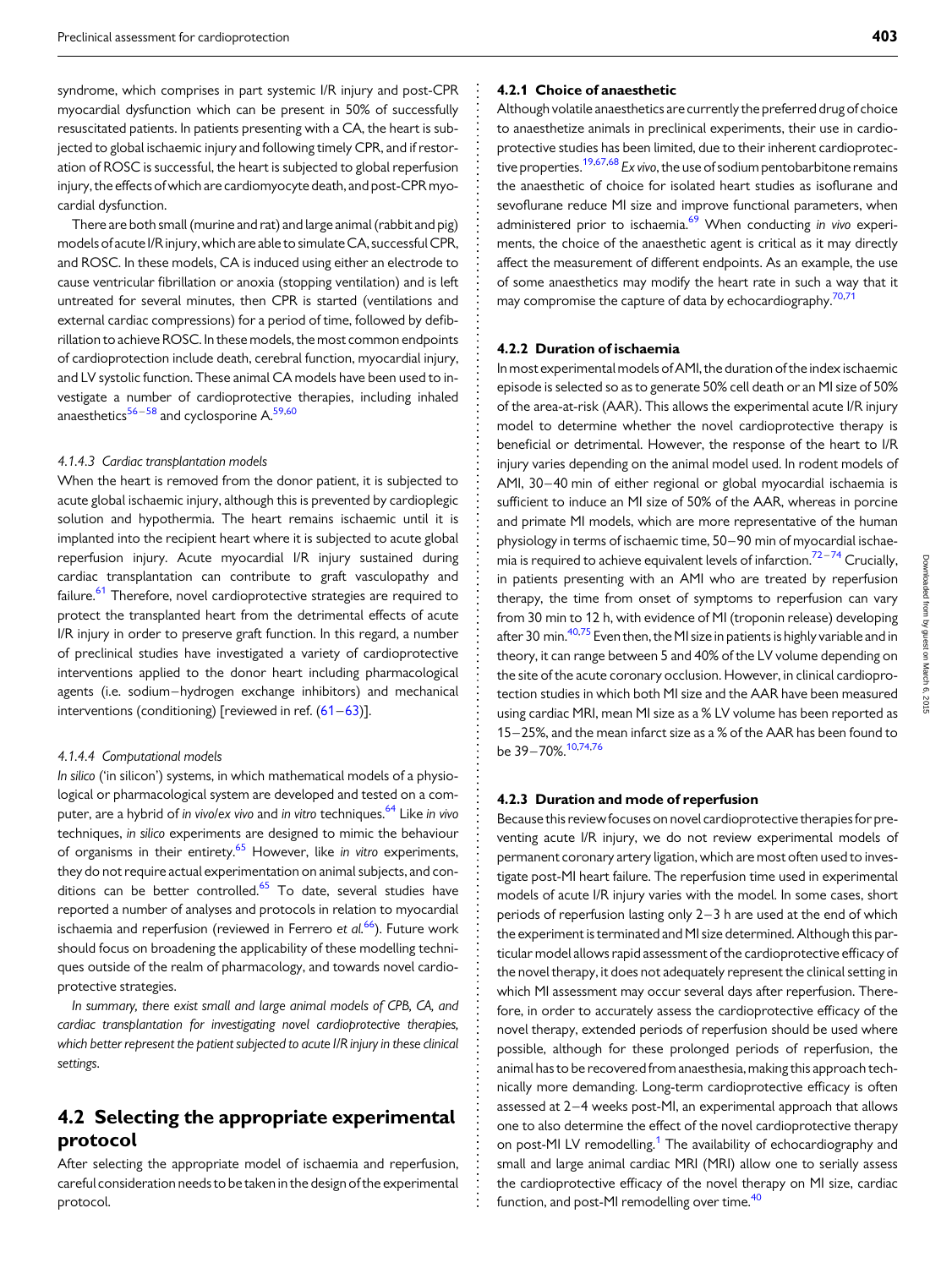# 4.2.4 Drug administration

An important aspect to consider when testing the efficacy of a novel cardioprotective therapy is to ensure that the timing of the drug administration takes into account the clinical setting of the acute I/R injury. If myocardial reperfusion injury in PPCI-treated STEMI patients is the intended clinical target, then it would be essential to demonstrate that the novel cardioprotective therapy can limit MI size when administered just prior or at the onset of reperfusion. Conversely, if the therapy is intended for use in clinical settings in which the onset of acute I/R injury can be reliably anticipated such as in elective PPCI or coronary artery bypass graft surgery, then it would be essential to show that the novel cardioprotective therapy is effective when administered prior to the index ischaemic event. Most importantly, the use of appropriate vehicle/sham control groups needs to be included in the study, especially when invasive mechanical therapeutic interventions are being considered.

### 4.2.5 Endpoints for assessing cardioprotection

A number of different endpoints have been measured to assess the cardioprotective efficacy of a novel therapy. The most robust and critical endpoint is to demonstrate a reduction in cardiomyocyte death, which can be easily measured by cell viability (in cell models of simulated acute I/R insult) or myocardial infarct size (in ex vivo and in vivo models of acute I/R insult). Other endpoints which are often used include arrhythmias, LV geometry and function, and so forth, all of which are surrogate endpoints that can be used to confirm cardioprotection.

#### 4.2.5.1 Myocardial infarct size

It is essential to demonstrate that a novel cardioprotective therapy can reduce cardiomyocyte death inducedbyacuteI/R injury.Following a sustained episode of lethal I/R, the major determinants of MI size are the AAR of infarction, the duration of ischaemia, and the presence of collat-erals.<sup>[62](#page-11-0)</sup> Therefore, providing the index ischaemic time is fixed, significant collateralization has been excluded or accounted for, and MI size should be expressed as the percentage of the AAR. In most animal I/R injury studies, MI size and the AAR are delineated using dual staining with triphenyltetrazolium chloride (TTC) and Evan's Blue [for more details on MI size measurement techniques, see review in ref. ([35](#page-10-0)[,77](#page-11-0))]. Although this technique is well established and widely used, it is important to keep in mind that it has some limitations as it relies on the wash-out of dehydrogenases, and therefore the histological determination of MI size may be a more reliable and robust technique. A complimentary approach to measuring MI size by either TTC or histology is to assess MI size using cardiac enzymes.

# 4.2.5.2 Cardiac enzyme release

The measurement of cardiac enzyme release either in the serum (in vivo studies) or perfusate (isolated heart studies) allows a dynamic assessment of cardiomyocyte death as reperfusion progresses, providing an insight into the potential mechanisms underlying I/R injury. It also provides an alternative assessment of cardioprotective efficacy for a novel therapy, which compliments MI size measured by TTC or histology. In the past, creatine kinase and lactate dehydrogenase (LDH) have been used, but more recently troponins T and I have been used to measure myocardial necrosis in experimental I/R injury models.<sup>[78](#page-11-0),[79](#page-11-0)</sup> In the post-ischaemic reperfused isolated rat heart, there appear to be two distinct peaks of LDH release, one occurring in the first few minutes of reperfusion, and the second taking place later between 30 and 120 min reperfusion, potentially reflecting different phases of

reperfusion injury—of note, these peaks were differentially attenuated by the cardioprotective therapy.<sup>[79](#page-11-0)</sup> The potential existence of this phenomenon in vivo and the mechanism underlying the two different peaks of reperfusion injury need to be investigated as the kinetic of cardiac enzyme release may differ between in vitro and in vivo conditions.

### 4.2.5.3 Functional endpoints

Functional endpoints such as LV development pressure and LV ejection fraction are sometimes used to assess the cardioprotective efficacy of novel therapies. However, reduced contractile function in the setting of myocardial I/R is difficult to interpret, as it may reflect adaptation to ischaemia as in hibernating myocardium,  $80,81$  $80,81$  $80,81$  reversible injury as in stunning, $63$  irreversible injury from infarction, or remodelling post-MI.<sup>[1](#page-10-0)</sup> Therefore, functional data should not be considered in isolation and should be used to compliment measured MI size. In the isolated heart, the use of an intraventricular balloon connected to a transducer/chart recorder will give useful functional parameters including heart rate and LV developed pressure. $35$  Insertion of a catheter can capture realtime right or LV pressure–volume loops, and these can be used in vitro or in vivo to measure the beat-to-beat variations in cardiac systolic and diastolic function. An ECG can assess arrhythmias and echocardiography can monitor cardiac dimensions and contractile function.

# 4.2.5.4 Long-term cardioprotection

The long-term cardioprotective effects of novel therapies can be investigated in terms of final MI size and post-MI LV remodelling as measured by LV dimensions and function using either cardiac echocardiography or MRI. There is also an opportunity to assess the effects of a novel cardioprotective therapy on post-MI survival.

In summary, MI size is the most reliable and robust endpoint for assessing the cardioprotective efficacy of novel therapies. The duration of the index ischaemia used should be sufficient to cause 50% cardiomyocyte death or an MI size of 50% of the AAR. Extended periods of reperfusion (24–72 h) are preferred as these allow one to evaluate the long-term cardioprotective efficacy of the novel therapy. Careful consideration of the intended clinical application of the new treatment should be given when timing the administration of the novel cardioprotective therapy in the preclinical setting.

# 4.3 Selecting the appropriate animal model

Preclinical animal AMI models are not always predictive, and in some cases they poorly represent the clinical setting.<sup>[2](#page-10-0)</sup> Inadequate selection of the animal species could importantly contribute to spurious or inconsistent results, as well as unnecessary animal use. The lack of prediction and conflicting findings are related, in some instances, to speciesdependent sensitivity to myocardial I/R injury—that does not necessarily reflect disease in humans—which in turn, is modulated by anatomical factors, metabolism, idiosyncratic toxicity reactions, immunological responses, as well as co-morbidities and their routine medications.

### 4.3.1 Species, strain, and genetically modified animals

The common use of rat and murine AMI models in the research field of cardioprotection is driven more by practicality and cost, rather than by relevance to the clinical setting. However, some cardioprotective strategies that have proved to protect in experimental conditions using initially a rat/mouse model have been translated to humans in small proof-of-concept clinical studies, making the use of these models relevant to delineate concepts and cellular signalling events. It is important to keep in mind that reproducibility of cardioprotective strategies may also differ between strains in the same species. Genetic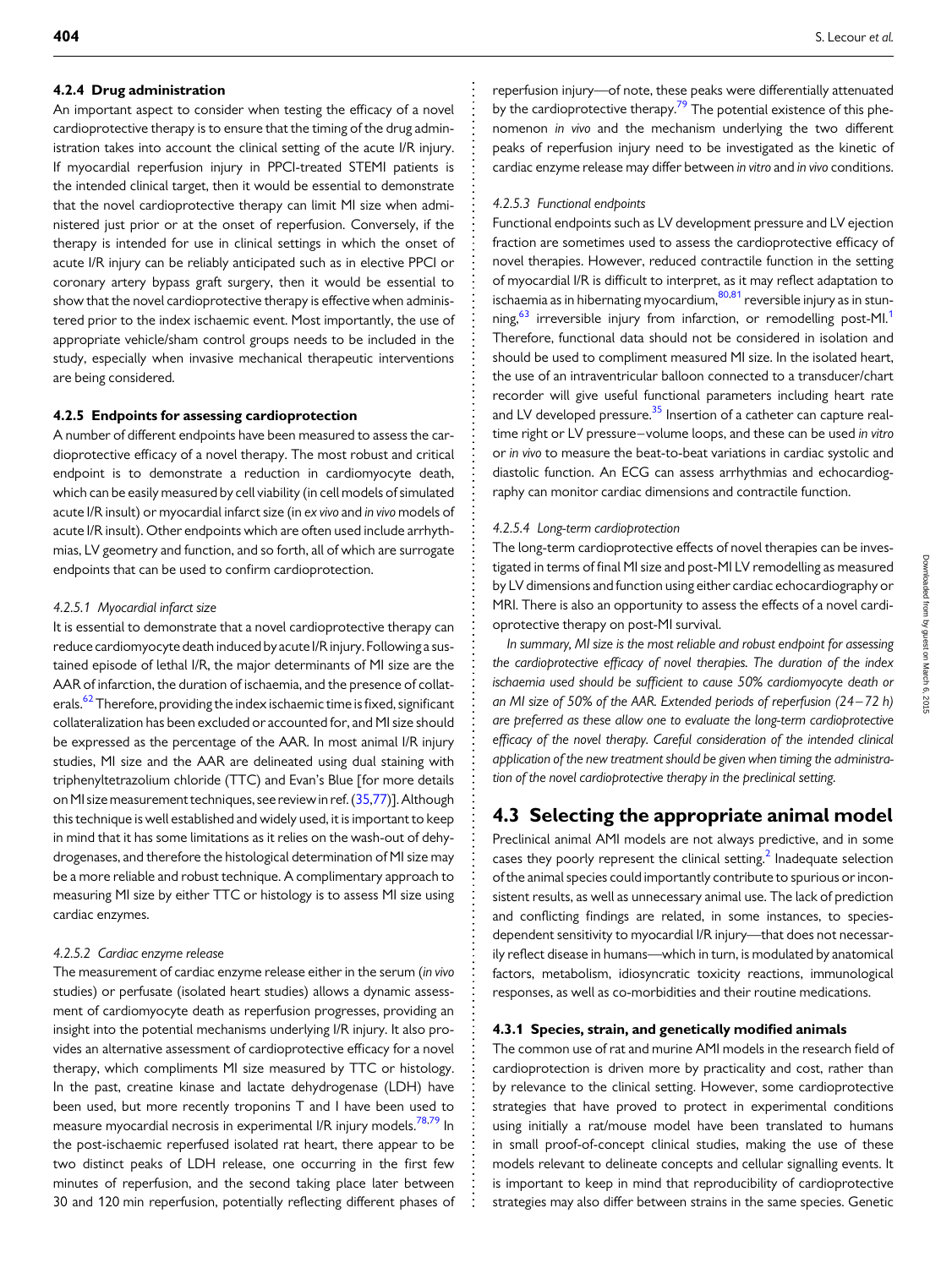divergence between different inbred mouse strains leads to variations in ex vivo and in vivo cardiac function  $82$  and also infarct size.<sup>[34](#page-10-0)</sup> These physiological differences, and also different responses to the environment and stress from one strain of mice to another strain of mice, may explain variations in MI sizes when mice are subjected to the exactly same protocol of I/R.[34,](#page-10-0)[83](#page-11-0)

The use of mice is the preferred animal model for genetic manipulation. However, many knockout animals have not been fully characterized, and the manipulation of one gene may lead to multiple pathophysiological adaptations which are not controlled by the researchers.Therefore, the conclusions of these studies should be inter-preted with caution.<sup>[24](#page-10-0)</sup> When studying novel cardioprotective therapies in genetically modified animals, the choice of the littermate wild-type control over the original strain mouse is also critical as a small genetic variation often incorrectly considered as irrelevant by the researchers, may affect the outcome of the study. Hence, six cycles of ischaemia and reperfusion as an ischaemic postconditioning cardioprotective strategy in the isolated mouse heart model subjected to ischaemia– reperfusion reduced the infarct size in C57BL/6 pure mice, but failed to protect in C57BL/6 floxed signal transducer and activator of transcription (STAT-3) mice commonly used as littermate controls in studies with STAT-3 knockout mice.<sup>[83](#page-11-0)</sup>

# 4.3.2 Small-to-large animals

Animal size is acritical determinant of the experimental strategyand may be a limiting factor in itself forcertain procedures (i.e. technical challenge for the instrumentation of coronary vessels in small animals, unaffordable costs derived from the wider biodistribution of some engineered compounds in large animals). Small-sized animals, typically mice and rats, and to a lesser extent guinea pigs and rabbits, are extensively used in cardioprotection studies, mainly due to their lower cost, shorter gestation time, easier handling, and well-characterized native or manipulated genetic profile.<sup>[84](#page-11-0)</sup> This practice is facilitated by the availability of novel technological tools that allow the use of rodents for in vivo cardiac echocardiography and MRI.<sup>[85](#page-11-0)</sup> In contrast, the use of large animals (primarily pigs and dogs, and more exceptionally sheep and non-human primates) is limited by their high cost, difficult maintenance, requirement of skilled personnel, and increased individual and social ethical concerns. As a general rule, there is an inverse relationship between body weight and heart rate across animal species due to size-dependent differences in a metabolic demand.<sup>[86](#page-11-0),[87](#page-11-0)</sup> Consequently, oxygen consumption and cardiac contractile activity are higher in small animals, resulting in increased free radical production, reduced contraction-relaxation times, and differences in calcium handling and myofilament protein isoforms.[87](#page-11-0),[88](#page-11-0) In rodents, sarco/endoplasmic reticulum calcium ATPase (SERCA) is responsible for the sequestration of 92% of cytosolic calcium and only the remaining 8% is extruded by the sarcolemmal sodium/calcium exchange (NCX), $88$  whereas in humans SERCA and NCX account for 76 and 24% of calcium normalization, respectively.<sup>[89](#page-11-0)</sup> These differences may be particularly relevant when testing pharmacological cardioprotective strategies during the first minutes of reperfusion, in which cell death develops mainly as a consequence of cytosolic calcium overload and rapid sarcoplasmic reticulum-driven calcium oscillations.<sup>[90](#page-11-0)</sup> However, large body size does not warrant anatomical resemblance with the human cardiovascular system. The extent of collateralization and atherosclerotic resistance/blood lipid profile confer non-comparable native cardioprotection after an ischaemic insult. A well-developed coronary collateral circulation is present in dogs and cats (and guinea pigs), whereas it is negligible in pigs and primates (and rodents).<sup>[91](#page-11-0)</sup> Similarly, most dog strains are relatively resist-ant to develop atherosclerotic disease.<sup>[84](#page-11-0)</sup> Although selective breeding for production purposes have distanced adult swine heart/body weight relationship from that present in humans, pigs are considered the better suited animals for cardioprotection studies.  $92$  because they share with humans similar coronary circulation anatomy and aortic histology, as well as vulnerability to develop spontaneous or diet-induced vulnerable atherosclerotic plaques. $\frac{93}{2}$  $\frac{93}{2}$  $\frac{93}{2}$  Also, and unlike other animals, pigs may develop coronary restenosis after gradual occlusion.<sup>94</sup> Primates are notoriously resistant to MI and develop only 17% infarct size of the AAR after 90 min coronary occlusion.<sup>[95](#page-11-0)</sup> Finally, it is important to take into account that some of the most powerful cardioprotective strategies like pre- and postconditioning have been proved to be more dependent on age, co-morbidities, and drugs than on animal size.<sup>96,[97](#page-12-0)</sup>

# 4.3.3 Gender and age

Most of the experimental studies confirm the clinical observations that female hearts have an increased resistance to I/R injury compared with male hearts [for review, see ref. ([96,](#page-11-0)[98](#page-12-0)–[100](#page-12-0))]. Cardioprotective strategies such as ischaemic pre- and postconditioning also appear to be influenced by the gender of the animal, and menopause may affect resistance towards I/R injury during aging in females.<sup>98</sup> Similarly, while pre- and postconditioning attenuate I/R injury in young animal hearts, most studies suggest a loss of protection in aged hearts [for review, see ref. [\(97,101,102\)](#page-12-0)].

# 4.3.4 Co-morbidities

Hyperlipidaemia was the first cardiovascular risk factor or co-morbidity to be associated with the loss of cardioprotection by preconditioning in rabbits and rats.<sup>[103,104](#page-12-0)</sup> Since then, it has been well established that, in addition to hyperlipidaemia, most of the major co-morbidities of IHD as well as their co-medications may lead to the loss or attenuation of cardioprotection by ischaemic or pharmacological conditioning [see, for extensive review, ref. ([96](#page-11-0)[,97](#page-12-0))]. However, most experimental studies on cardioprotection are still undertaken in healthy juvenile animal models, although IHD in humans is a complex disorder caused by or associated with cardiovascular risk factors and co-morbidities, including hypertension, hyperlipidaemia, diabetes, and aging. These risk factors induce fundamental alterations in cellular signalling cascades that affect the severity of I/R injury and the responses to cardioprotective interventions. In the hypertensive heart with or without LV hypertrophy, while cardioprotection by preconditioning is still present, reduction in MI size by ischaemic postconditioning appears to be lost.<sup>97,105,[106](#page-12-0)</sup> Most of the preclinical studies, together with some small scale clinical studies, have shown that hyperlipidaemia per se, but not the development of atherosclerosis, leads to a significant aggravation of myocardial I/R injury and to attenuation of the cardioprotective effect of both early and late preconditioning and postconditioning [reviewed in ref. ([96,](#page-11-0)[97](#page-12-0))]. The majority of both preclinical and clinical data suggest that the chronically diabetic heart is more susceptible to I/R injury, and that the cardioprotective effect of ischaemic and pharmacological preconditioning and postconditioning is impaired [reviewed in ref. ([97](#page-12-0),[107](#page-12-0))]. Table [2](#page-7-0) provides a summary of the effect of co-morbidities on the response to I/R injury and cardioprotection.

In summary, because co-morbidities can affect the cardioprotective efficacy of novel therapies, testing in co-morbid animal MI models should be part of the preclinical assessment of novel cardioprotective therapies.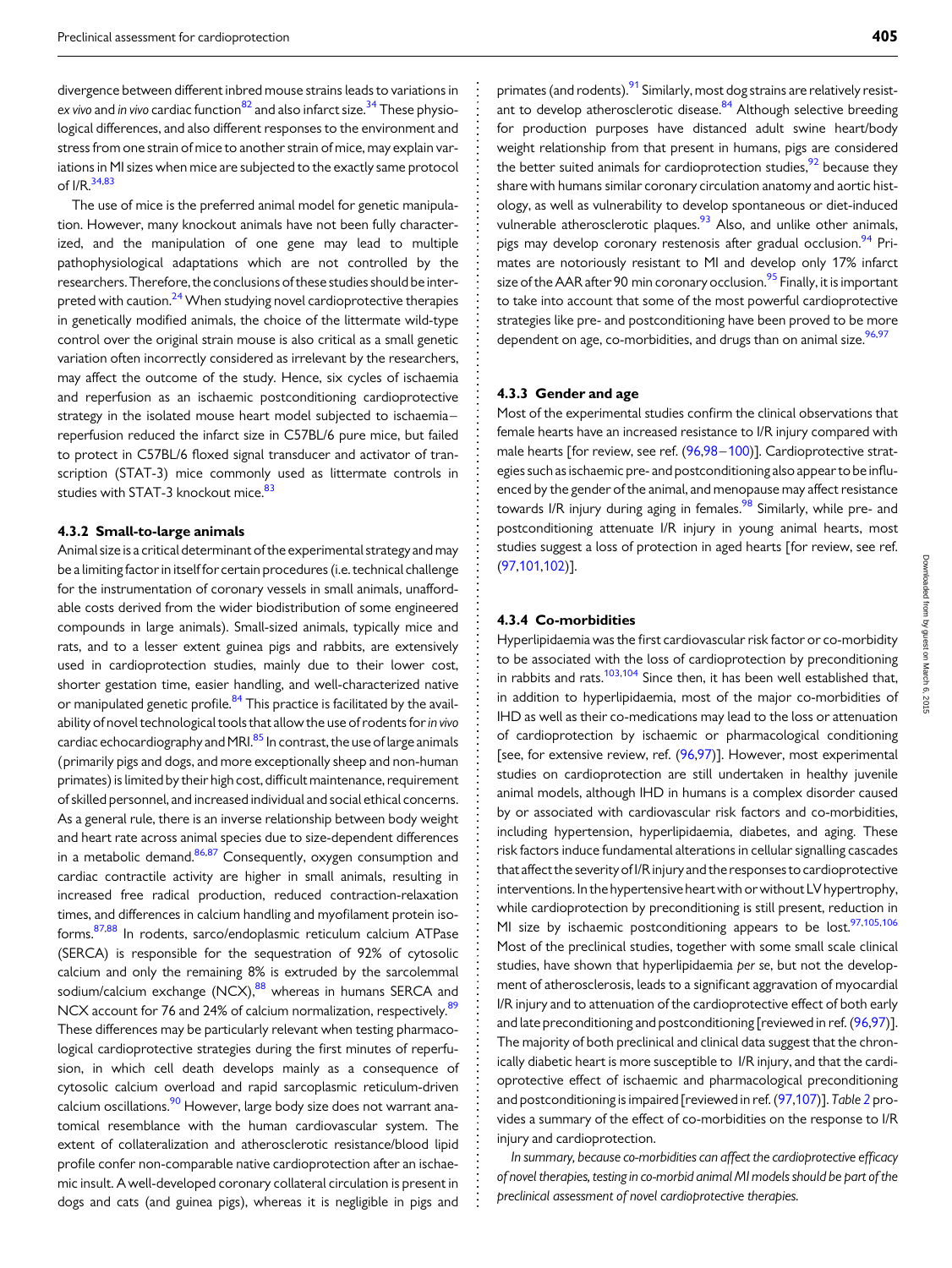| Co-morbidity    | I/R injury    | Ischaemic preconditioning | Ischaemic postconditioning | Remote ischaemic conditioning |
|-----------------|---------------|---------------------------|----------------------------|-------------------------------|
| Aging           | Increased     | Attenuated response       | Attenuated response        | Not tested                    |
| Hypertension    | No difference | No difference             | Attenuated response        | Not tested                    |
| Hyperlipidaemia | Increased     | Attenuated response       | Attenuated response        | Not tested                    |
| <b>Diabetes</b> | Increased     | Attenuated response       | Attenuated response        | Attenuated response           |
| Kidney failure  | Increased     | No difference             | No difference              | No difference                 |
|                 |               |                           |                            |                               |

<span id="page-7-0"></span>Table 2 Effect of different co-morbidities on the susceptibility to myocardial I/R injury and the response to cardioprotection elicited by ischaemic preconditioning, ischaemic postconditioning, and remote ischaemic conditioning in experimental animal MI models. Modified from Ref 96

### 4.3.5 Concomitant medication

Many cardioprotective drugs—when administered alone prior to ischaemia and/or reperfusion—reduce irreversible myocardial injury; i.e. attenuate infarct size and potentially reduce patient morbidity and mortality (Table [3](#page-8-0)). However, in clinical reality, more than one drug is needed to adequately treat patients and therefore, drug–drug interactions must be taken into account. For example, the beneficial effects of angiotensin-converting enzyme (ACE) inhibitors and/or angiotensin receptor  $(AT)_{1}$ -receptor antagonists are attenuated when cyclooxygenase (COX) inhibitors are simultaneously applied, $108$  and the beneficial effects of metformin in diabetic patients is lost when co-administered with the potassium adenosine triphosphate channel blocker glyburide, as is the protection by remote ischaemic preconditioning in diabetic patients receiving sulfonylureas.<sup>109</sup> Aspirin at low dose does not affect MI size, whereas at high dose—blocking COX—interferes with cardioprotective interventions.[110](#page-12-0) Platelet inhibition by clopidogrel, prasugrel, or ticagrelor has been shown to reduce infarct size in animal models and some data exist to also prove clinical efficacy.<sup>111</sup> The mechanisms involved have been suggested to involve nitric oxide (clopidogrel) or adenosine (ticagrelor). Potentially, many more interactions will occur in patients with multiple medications. In healthy hearts, most drugs when applied acutely or chronically will interfere with endogenous cardioprotection, except for ACE inhibitors and  $AT_1$ -receptor antagonists, which lower the threshold to achieve endogenous cardioprotection. However, in hearts from animals or patients suffering co-morbidities, some drugs might restore the otherwise lost possibility to induce endogenous cardioprotection [for extensive review on cardioprotection and co-medication, see review in ref. [\(96](#page-11-0),[97\)](#page-12-0)].

# 4.4 Other confounding factors

In addition to the effect modifiers outlined in previous sections, several other factors have now been identified that likely influence the success of cardioprotective strategies and should therefore be considered potential confounders in the translational process.

### 4.4.1 Circadian rhythms

The majority of preclinical experiments do not take into account the effect of the time of day on the efficacy of the novel cardioprotective therapy. Both cardiovascular physiology and pathophysiology are profoundly influenced by circadian rhythms, biorhythms that persist with a period of  $\sim$ 24 h, consistent with our regular day/night rhythm. $^{112}$ A central 'master' clock is located in the brain and orchestrates time-of-day-dependent function of nearby and distant tissues via neurohumoral signals. Each adult mammalian cell also has its own 'peripheral' clock that can regulate circadian variations in cell function autonomously.<sup>[113](#page-12-0)</sup> In the heart this translates into, among others, a circadian variation in tolerance to I/R injury resulting in circadian variation in MI size and cardiac function at least in mice undergoing experimental AMI.<sup>114</sup> MI size and LV function after reperfused STEMI in humans are also correlated with the time-of-day onset of symptoms even when corrected for confounders, $115,116$  although this notion is not unequivocal.[117](#page-12-0) Importantly, the amplitude of circadian variation but also the capacity of animals to adapt to externally induced changes in day–night rhythms are reduced with age.<sup>[118](#page-12-0)</sup> Thus, when considering the use of aged animals, one has to realize that the circadian pattern of young animals cannot simply be extrapolated to their older counterparts. Co-morbidities such as diabetes can further disturb circadian rhythms as has been demonstrated in patients.<sup>[112,119](#page-12-0)</sup>

Notably, for practical reasons, most animal facilities follow a 'lights on at daytime, lights off at night-time' setting. Thus, preclinical experiments are typically performed at human daytime, which represents the subjective night for nocturnal animals such as rodents and may add an additional difference between preclinical and clinical success of a tested cardiopro-tective strategy. In addition, seasonal variation is present in humans<sup>[120](#page-12-0)</sup> but not in animals housed under standard conditions, although seasonal variation can be mimicked through light settings.<sup>121</sup> Experimental design for preclinical cardioprotection studies should therefore at least report and ideally match for the circadian phase in which the injury and therapeutic intervention were initiated.

#### 4.4.2 Depression and stress

Depression and psychological stress are commonly present in patients with IHD and are independently associated with increased cardiovascu-lar morbidity and mortality.<sup>[122](#page-12-0)</sup> In experimental models, depression alters cardioprotective strategies, $123$  and researchers usually avoid exposing their animals to stress prior to experiments as it often affects the beneficial outcome of pharmacological and mechanical cardioprotective strategies. Although this strategy leads to a higher sensitivity for the result of the tested intervention, it reduces its translational applicability in a manner similar to the somatic co-morbidities. Especially when testing strategies that interfere directly or indirectly with stress-inducible pathways, such as the adrenaline–cortisol axis, one should consider that the natural response in patients may mimic or counteract, respectively, the experimental intervention.

### 4.4.3 Environmental factors

Smoking, air pollution, oxidative stress, temperature, noise, and likely other yet unknown factors can induce or inhibit signalling pathways in the cardiomyocyte and other relevant cell types. Besides causing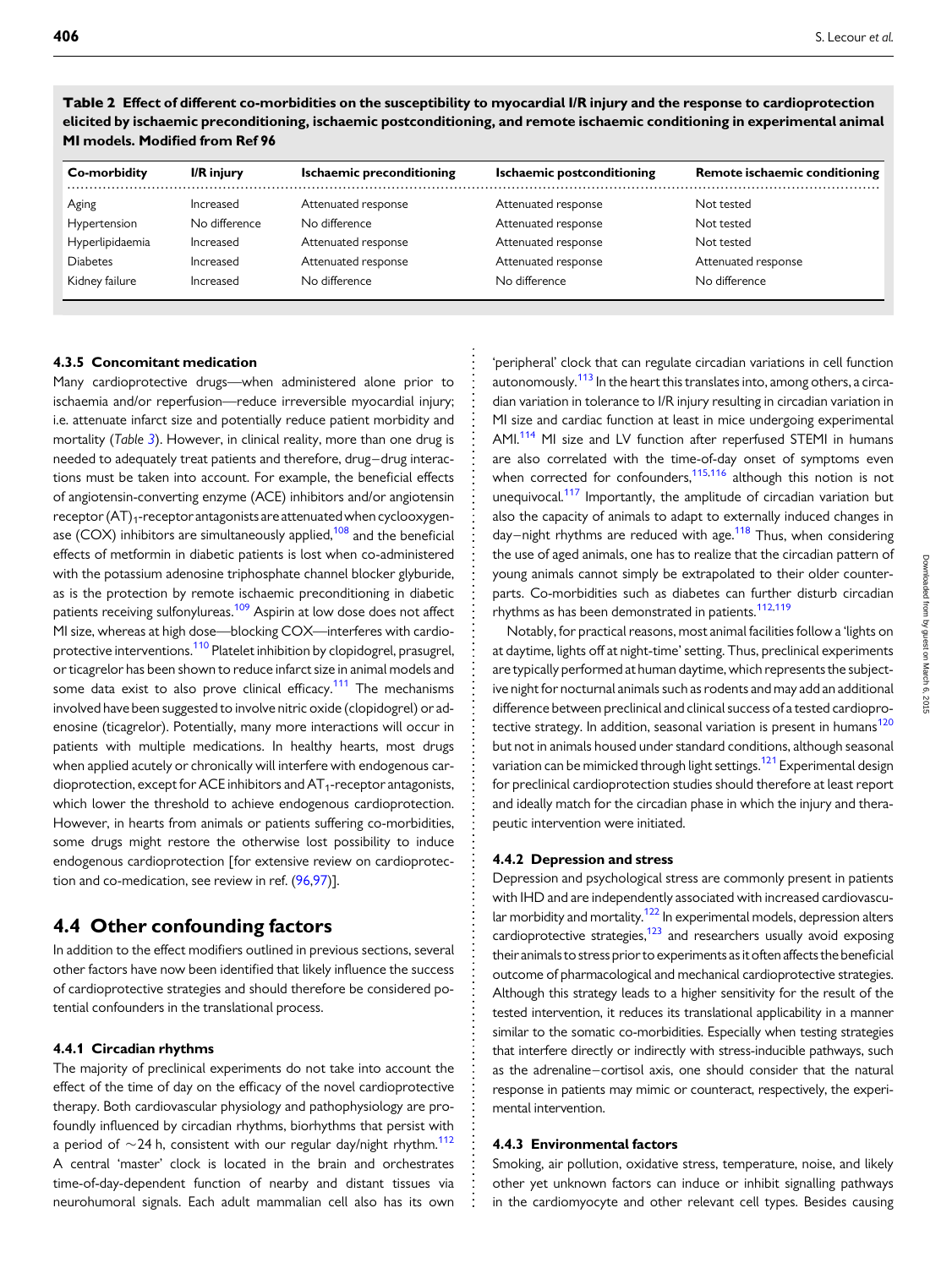<span id="page-8-0"></span>Table 3 Effect of different concomitant medication on the susceptibility to myocardial I/R injury and the response to cardioprotection elicited by ischaemic preconditioning, ischaemic postconditioning, and remote ischaemic conditioning in experimental animal MI models. Modified from Ref 96

| Drug class                        | I/R injury                                               | <b>Ischaemic preconditioning</b><br>(co-morbidity)                     | <b>Ischaemic postconditioning</b><br>(co-morbidity)                | Remote ischaemic<br>conditioning |
|-----------------------------------|----------------------------------------------------------|------------------------------------------------------------------------|--------------------------------------------------------------------|----------------------------------|
| Acute nitrate<br>Nitrate tolerant | Decreased<br>Increased                                   | No tested<br>Attenuated response                                       | Not tested<br>Attenuated response                                  | Not tested<br>No difference      |
| Acute statin<br>Chronic statin    | Decreased/no<br>difference<br>Decreased/no<br>difference | Attenuated response/enhanced response<br>(hyperlipid)<br>No difference | No difference<br>Attenuated response                               | Not tested<br>Not tested         |
| Beta-blocker                      | Decreased<br>(drug-dependent)                            | Attenuated response/no difference/<br>enhanced response (stenosis)     | Attenuated response/no difference/<br>enhanced response (stenosis) | Attenuated response              |
| <b>ACE</b> inhibitor              | Decreased                                                | Enhanced response (DM)                                                 | Attenuated response                                                | Not tested                       |
| $AT1$ antagonist                  | Decreased                                                | Enhanced response (LVH)                                                | Not tested                                                         | Not tested                       |
| Diabetic drugs                    |                                                          |                                                                        |                                                                    |                                  |
| Metformin                         | Decreased                                                | Not tested                                                             | Not tested                                                         | Not tested                       |
| $K_{ATP}$ blocker                 | No difference                                            | Attenuated response (drug-dependent)                                   | Attenuated response (drug-dependent)                               | Attenuated                       |
| DPP-4<br>inhibitor                | Decreased                                                | Not tested                                                             | Not tested                                                         | Not tested                       |
| GLP-1<br>analogue                 | Decreased                                                | Not tested                                                             | Not tested                                                         | Not tested                       |
| Insulin                           | Decreased                                                | Not tested                                                             | Not tested                                                         | Not tested                       |
| COX inhibitor                     | Decreased/no<br>difference                               | Attenuated response                                                    | Attenuated response                                                | Not tested                       |

In some studies, the effect of the concomitant medication was tested using an animal MI model with co-morbidities such as diabetes (DM), hyperlipidaemia (hyperlipid), left ventricular hypertrophy (LVH), or chronic ischaemia (stenosis). DPP-4, dipeptidyl peptidase-4; GLP-1, glucagon-like peptide-1.

failure to translate preclinical to clinical results, this issue may already present at an earlier stage as a reproducibility problem between laboratories. For example, Kaljusto et  $al$ .<sup>[124](#page-12-0)</sup> aimed to identify a robust postconditioning protocol in rat and mouse heart and found that postconditioning in rat hearts in vivo was protective in one laboratory, but not the other laboratory applying the same protocol. Some efforts have been made to characterize or even therapeutically translate the mechanisms by which these environmental aspects may influence the damage induced by I/R injury and the therapeutic effects of cardiopro-tection.<sup>[125](#page-12-0),[126](#page-12-0)</sup> The development of systems biology approaches may possibly in the future provide additional means of taking into account these environmental and psychological factors that are currently very hard to correct for. The problem with potential confounding effects in the laboratory environment may be overcome by multicentre testing of the novel cardioprotective therapy.

In summary, careful attention must be given to the animal species selected to assess the novel cardioprotective therapy. A variety of factors (including age, gender, co-morbidities, concomitant medication, circadian rhythms, and environmental stress) may confound the intrinsic response to acute I/R injury and confound the cardioprotective efficacy of the novel therapy under investigation. These factors should therefore be taken into account when preclinically assessing the clinical potential of the novel cardioprotective therapy.

# 4.5 Looking towards the future

Having endured for many years the laments of being 'lost in translation', $40$  the field of cardioprotection appears, at long last, to be back on the map. There have been positive results reducing infarct size using both the beta-blocker metoprolol and the insulin secretagogue exenatide.<sup>[10,](#page-10-0)[74,](#page-11-0)[127](#page-12-0)</sup>

The results of early preclinical studies investigating the ability of beta-blockers to protect the heart had been mixed.<sup>[128](#page-12-0)</sup> However, a more recent study in pigs was able to take advantage of delayedenhancement cardiac MRI in order to accurately quantify the extent of myocardial necrosis in vivo, and used a clinically relevant study design with metoprolol administered after the onset of ischaemia but before the onset of reperfusion.<sup>[129](#page-12-0),[130](#page-12-0)</sup> The positive results of this study enabled the investigators to progress to the METOCARD-CNIC clinical study, which proved successful in reducing infarct size and increasing LV ejection fraction in patients with anterior Killip class II or less STEMI undergoing PPCI.<sup>[10](#page-10-0)</sup>

Similarly, exenatide was first shown to be cardioprotective during reperfusion in isolated rat hearts.<sup>[131](#page-12-0)</sup> Importantly, this was subsequently confirmed in a pig model by an independent group,<sup>132</sup> before progressing to an appropriately designed study,  $133$  which demonstrated improved myocardial salvage in patients undergoing PPCI who received exenatide.<sup>[74](#page-11-0)</sup>

Other cardioprotective drugs such as cyclosporine  $A<sub>11</sub>$  $A<sub>11</sub>$  $A<sub>11</sub>$  as well as other modalities such as remote ischaemic preconditioning,<sup>13[,13](#page-10-0)4,[135](#page-12-0)</sup> have undergone extensive preclinical testing and have now made the translation to small proof-of-concept studies and larger studies. With optimism re-instilled, the outcome of these studies is awaited with much interest.

However, it must be borne in mind that these positive data are from small proof-of-concept clinical studies, and large adequately powered multicentre studies are required to confirm their cardioprotective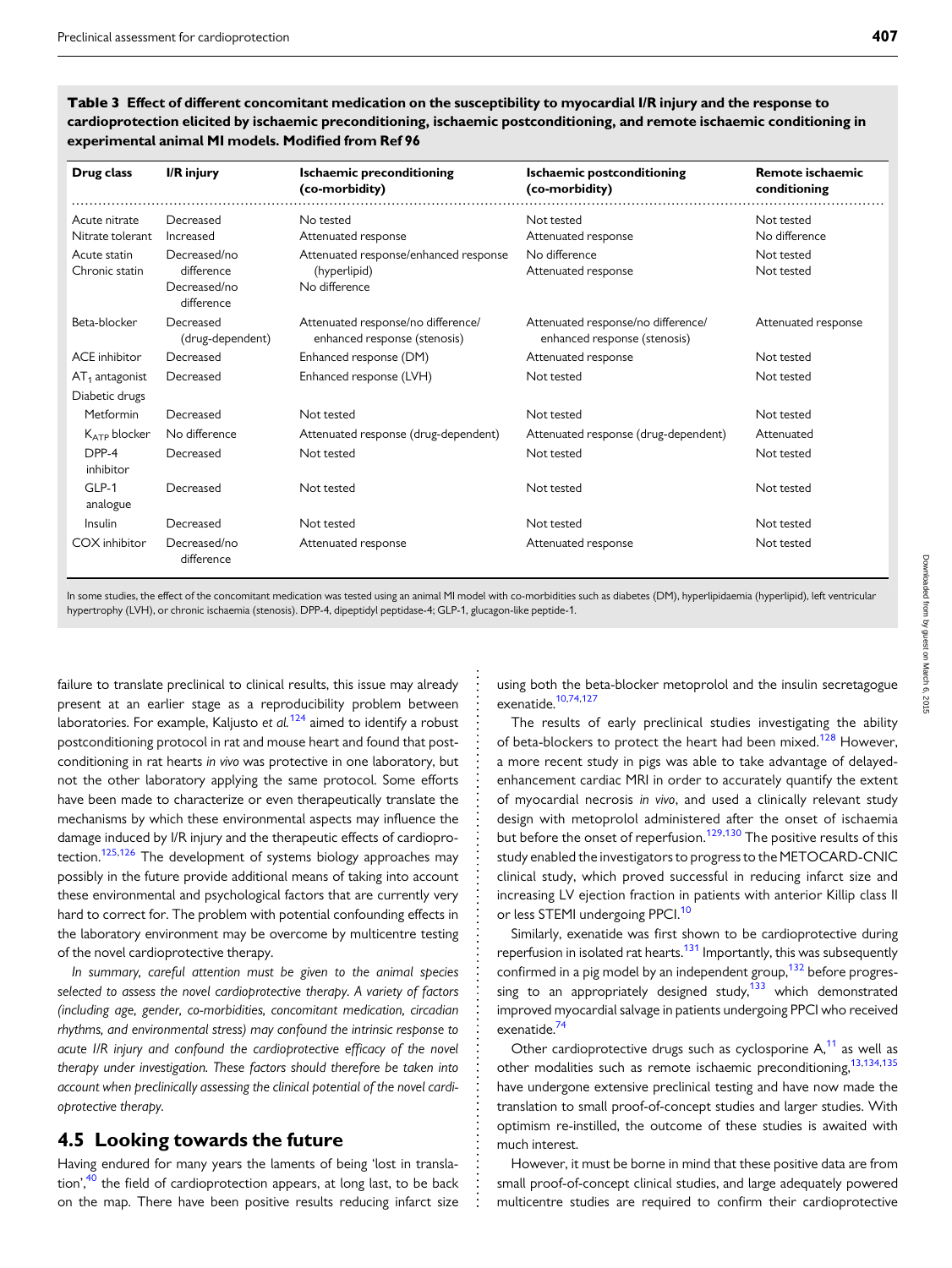

Figure 1 The experimental I/R injury model used for testing the cardioprotective strategy in the preclinical setting needs to increase in complexity the closer one gets to the clinical setting. On top of this is the need to take into account confounders of cardioprotection such as co-morbidities and co-medication. Hopefully, rigorous testing of the cardioprotective strategy using this scheme as a guide should increase the likelihood of translating the therapy into the clinical setting (more detail is given in the text).

effect, and to determine whether they can actually improve long-term relevant clinical outcomes such as cardiac death and hospitalization for heart failure.

# 5. Recommendations

In this ESC WG Position Paper, we have discussed several areas in which the current approach to the preclinical assessment of novel cardioprotective therapies can be improved. In Figure 1, we provide an illustrated overview of the different experimental approaches that exist in the preclinical assessment of novel cardioprotective therapies with an increase in complexity of the I/R injury model as one moves from cellbased studies, ex vivo isolated heart studies, to in vivo large animal recovery AMI models. Adding to this complexity is the need to take into account the effect of confounding factors such as co-morbidities (such as age, diabetes, hypertension, dyslipidaemia, etc.) and concomitant medication (such as morphine, nitrates, sulfonylureas, nicorandil, etc.) in the preclinical assessment.

To this translational pathway, we would like to propose the setting up of an European network of research centres of different animal AMI models to test one particular novel cardioprotective therapy using a multicentre randomized controlled study approach, in a similar manner to the proposed CAESAR network in the USA [\(http://www.](http://www.nihcaesar.org) [nihcaesar.org\)](http://www.nihcaesar.org).

In summary, we would like to make the following recommendations when assessing the clinical potential of a novel cardioprotective therapy discovered in the research laboratory:

- The novel cardioprotective therapy has been demonstrated to offer unequivocable efficacy (in terms of MI size reduction) in all experimental I/R injury models tested, including a large animal I/R injury model.
- The novel cardioprotective therapy has been demonstrated to be effective in the presence of one of more co-morbidities (age, diabetes, and dyslipidaemia) and/or concomitant medication (known to potentially have an impact on cardioprotection).
- The novel cardioprotective therapy should be investigated in preclinical studies within a research network of centres using a multicentre, randomized controlled, double-blinded, and study approach.

# 6. Conclusions

The translation of novel cardioprotective therapies from the research laboratory into the clinical setting to improve clinical outcomes in IHD patients has been challenging. Despite the discovery of hundreds of novel cardioprotective therapies in the preclinical laboratory setting, none of these have been incorporated into routine clinical practice for patient benefit. This has been due, in part, to the failure to rigorously assess the novel cardioprotective therapy in the preclinical setting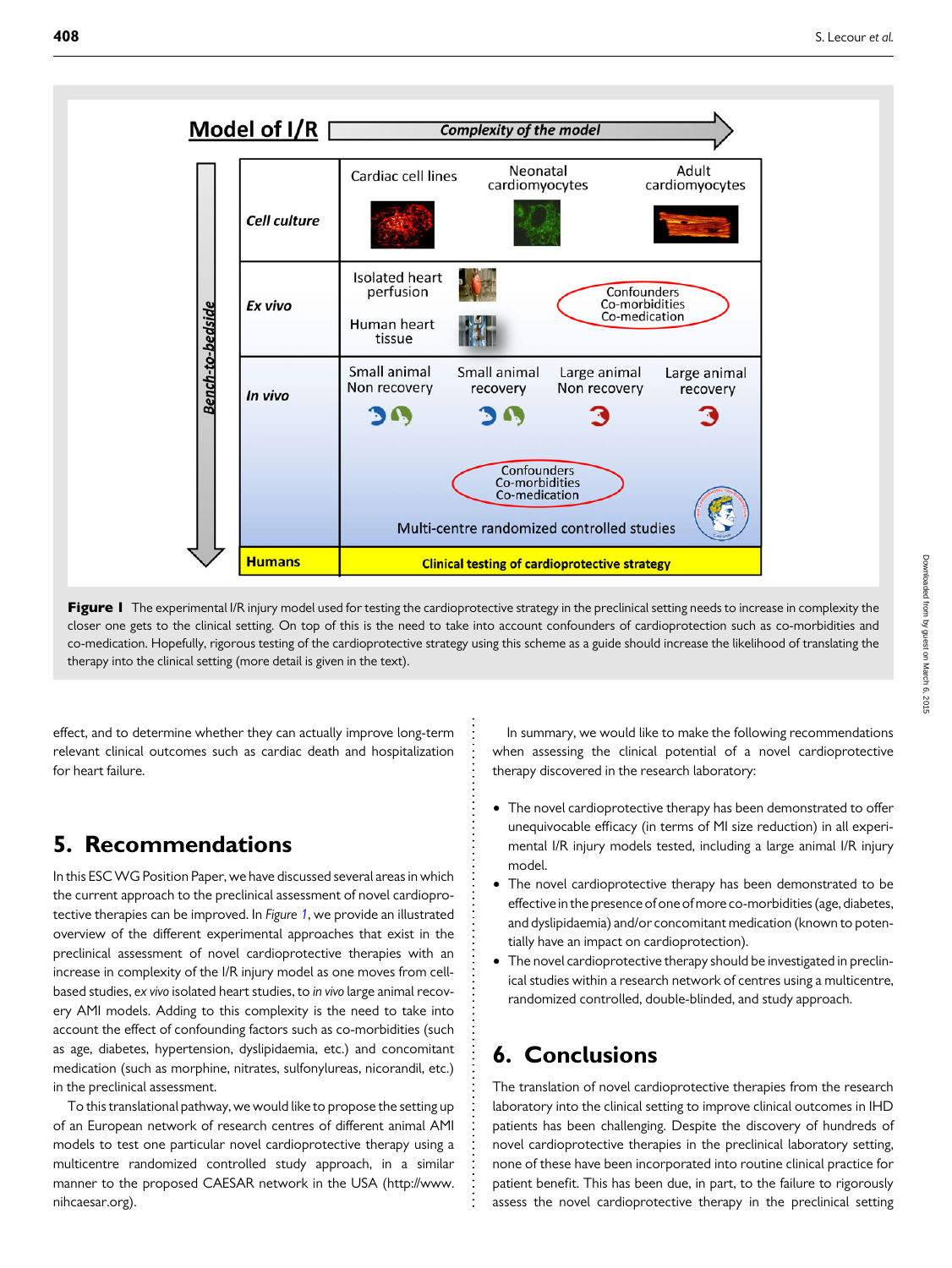<span id="page-10-0"></span>before embarking on patient studies. In this ESC WG Position Paper, we provide recommendations for optimizing this process in order to improve the translation of novel cardioprotective therapies discovered in the research laboratory into improved clinical outcomes for IHD patients.

# Conflict of interest: none declared.

# Funding

Funding to pay the Open Access publication charges for this article was provided by University College London.

# **References**

- 1. Heusch G, Libby P, Gersh B, Yellon D, Bohm M, Lopaschuk G, Opie L. Cardiovascular remodelling in coronary artery disease and heart failure. Lancet 2014;383:1933–1943.
- 2. Hausenloy DJ, Baxter G, Bell R, Botker HE, Davidson SM, Downey J, Heusch G, Kitakaze M, Lecour S, Mentzer R, Mocanu MM, Ovize M, Schulz R, Shannon R, Walker M, Walkinshaw G, Yellon DM. Translating novel strategies for cardioprotection: the Hatter Workshop Recommendations. Basic Res Cardiol 2010;105:677–686.
- 3. Schwartz Longacre L, Kloner RA, Arai AE, Baines CP, Bolli R, Braunwald E, Downey J, Gibbons RJ, Gottlieb RA, Heusch G, Jennings RB, Lefer DJ, Mentzer RM, Murphy E, Ovize M, Ping P, Przyklenk K, Sack MN, Vander Heide RS, Vinten-Johansen J, Yellon DM, National Heart Lungand Blood Institute NIoH. Newhorizons incardioprotection: recommendations from the 2010 National Heart, Lung, and Blood Institute Workshop. Circulation 2011;124:1172–1179.
- 4. Hausenloy DJ, Erik Botker H, Condorelli G, Ferdinandy P, Garcia-Dorado D, Heusch G, Lecour S, van Laake LW, Madonna R, Ruiz-Meana M, Schulz R, Sluijter JP, Yellon DM, Ovize M. Translating cardioprotection for patient benefit: position paper from the Working Group of Cellular Biology of the Heart of the European Society of Cardiology. Cardiovasc Res 2013:98:7-27.
- 5. Ovize M, Baxter GF, Di Lisa F, Ferdinandy P, Garcia-Dorado D, Hausenloy DJ, Heusch G, Vinten-Johansen J, Yellon DM, Schulz R, Working Group of Cellular Biology of Heart of European Society of Cardiology. Postconditioning and protection from reperfusion injury: where do we stand? Position paper from the Working Group of Cellular Biology of the Heart of the European Society of Cardiology. Cardiovasc Res 2010;87:406–423.
- 6. Heusch G. Cardioprotection: chances and challenges of its translation to the clinic. Lancet 2013;381:166–175.
- 7. Bolli R, Becker L, Gross G, Mentzer R Jr, Balshaw D, Lathrop DA. Myocardial protection ata crossroads: the need for translation into clinical therapy.Circ Res 2004;95:125–134.
- 8. Kukreja R, Tang X, Lefer DJ, Steenbergen C, Jones S, Guo Y, Li Q, Kong M, Stowers H, Hunt G, Tokita Y, Wu W, Ockaili R, Salloum F, Book MJ, Du J, Bhushan S, Goodchild T, Chang C, Bolli R. Adminstration of sildenafil at reperfusion fails to reduce infarct size: results from the CAESAR cardioprotection consortium. FASEB J 2014;28:LB650.
- 9. Lefer DJ, Jones S, Steenbergen C, Kukreja R, Guo Y, Tang X, Li Q, Ockaili R, Salloum F, Kong M, Polhemus DJ, Bhushan S, Goodchild T, Chang C, Book MJ, Du J, Bolli R. Sodium nitrite fails to limit myocardial infarct size: results from the CAESAR cardioprotection consortium. FASEB / 2014;28:LB645.
- 10. Ibanez B, Macaya C, Sanchez-Brunete V, Pizarro G, Fernandez-Friera L, Mateos A, Fernandez-Ortiz A, Garcia-Ruiz JM, Garcia-Alvarez A, Iniguez A, Jimenez-Borreguero J, Lopez-Romero P, Fernandez-Jimenez R, Goicolea J, Ruiz-Mateos B, Bastante T, Arias M, Iglesias-Vazquez JA, Rodriguez MD, Escalera N, Acebal C, Cabrera JA, Valenciano J, Perez de Prado A, Fernandez-Campos MJ, Casado I, Garcia-Rubira JC, Garcia-Prieto J, Sanz-Rosa D, Cuellas C, Hernandez-Antolin R, Albarran A, Fernandez-Vazquez F, de la Torre-Hernandez JM, Pocock S, Sanz G, Fuster V. Effect of early metoprolol on infarct size in ST-segment-elevation myocardial infarction patients undergoing primary percutaneous coronary intervention: the Effect of Metoprolol in Cardioprotection During an Acute Myocardial Infarction (METOCARD-CNIC) trial. Circulation 2013;128:1495–1503.
- 11. Piot C, Croisille P, Staat P, Thibault H, Rioufol G, Mewton N, Elbelghiti R, Cung TT, Bonnefoy E, Angoulvant D, Macia C, Raczka F, Sportouch C, Gahide G, Finet G, Andre-Fouet X, Revel D, Kirkorian G, Monassier JP, Derumeaux G, Ovize M. Effect of cyclosporine on reperfusion injury in acute myocardial infarction. N Engl J Med 2008;359:473–481.
- 12. Staat P, Rioufol G, Piot C, Cottin Y, Cung TT, L'Huillier I, Aupetit JF, Bonnefoy E, Finet G, Andre-Fouet X, Ovize M. Postconditioning the human heart. Circulation 2005;112: 2143–2148.
- 13. Thielmann M, Kottenberg E, Kleinbongard P, Wendt D, Gedik N, Pasa S, Price V, Tsagakis K, Neuhauser M, Peters J, Jakob H, Heusch G. Cardioprotective and prognostic effects of remote ischaemic preconditioning in patients undergoing coronary artery bypass surgery: a single-centre randomised, double-blind, controlled trial. Lancet 2013; 382:597–604.
- 14. Botker HE, Kharbanda R, Schmidt MR, Bottcher M, Kaltoft AK, Terkelsen CJ, Munk K, Andersen NH, Hansen TM, Trautner S, Lassen JF, Christiansen EH, Krusell LR, Kristensen SD, Thuesen L, Nielsen SS, Rehling M, Sorensen HT, Redington AN, Nielsen TT. Remote ischaemic conditioning before hospital admission, as a complement to angioplasty, and effect on myocardial salvage in patients with acute myocardial infarction: a randomised trial. Lancet 2010;375:727–734.
- 15. Ioannidis JP. Why most published research findings are false. PLoS Med 2005;2:e124.
- 16. Johnson VE. Revised standards for statistical evidence. Proc Natl Acad Sci USA 2013;110: 19313–19317.
- 17. Kilkenny C, Browne WJ, Cuthill IC, Emerson M, Altman DG. Improving bioscience research reporting: the ARRIVE guidelines for reporting animal research. PLoS Biol 2010;8:e1000412.
- 18. Button KS, Ioannidis JP, Mokrysz C, Nosek BA, Flint J, Robinson ES, Munafo MR. Power failure: why small sample size undermines the reliability of neuroscience. Nat Rev Neurosci 2013;14:365–376.
- 19. Begley CG. Six red flags for suspect work. Nature 2013;497:433–434.
- 20. Ioannidis JP. Extrapolating from animals to humans. Sci Transl Med 2012;4:151ra126.
- 21. The Open Science Framework.<https://osf.io>.
- 22. Baxter GF, Hale SL, Miki T, Kloner RA, Cohen MV, Downey JM, Yellon DM. Adenosine A1 agonist at reperfusion trial (AART): results of a three-center, blinded, randomized, controlled experimental infarct study. Cardiovasc Drugs Ther 2000;14:607–614.
- 23. Lefer DJ, Bolli R. Development of an NIH consortium for preclinicAl AssESsment of CARdioprotective therapies (CAESAR): a paradigm shift in studies of infarct size limitation. J Cardiovasc Pharmacol Ther 2011;16:332-339.
- 24. Perrin S. Preclinical research: make mouse studies work. Nature 2014;507:423–425.
- 25. Natarajan R, Salloum FN, Fisher BJ, Ownby ED, Kukreja RC, Fowler AA III. Activation of hypoxia-inducible factor-1 via prolyl-4 hydoxylase-2 gene silencing attenuates acute inflammatory responses in postischemic myocardium. Am J Physiol Heart Circ Physiol 2007; 293:H1571–H1580.
- 26. Fu J, Lin G, Wu Z, Ceng B, Wu Y, Liang G, Qin G, Li J, Chiu I, Liu D. Anti-apoptotic role for C1 inhibitor in ischemia/reperfusion-induced myocardial cell injury. Biochem Biophys Res Commun 2006;349:504–512.
- 27. Yuan D, Huang J, Yuan X, Zhao J, Jiang W. Zinc finger protein 667 expression is upregulated by cerebral ischemic preconditioning and protects cells from oxidative stress. Biomed Rep 2013;1:534–538.
- 28. Gorbe A, Varga ZV, Paloczi J, Rungarunlert S, Klincumhom N, Pirity MK, Madonna R, Eschenhagen T, Dinnyes A, Csont T, Ferdinandy P. Cytoprotection by the NO-donor SNAP against ischemia/reoxygenation injury in mouse embryonic stem cell-derived cardiomyocytes. Mol Biotechnol 2014;56:258–264.
- 29. Luo T, Chen B, Zhao Z, He N, Zeng Z, Wu B, Fukushima Y, Dai M, Huang Q, Xu D, Bin J, Kitakaze M, Liao Y. Histamine H2 receptoractivation exacerbates myocardial ischemia/ reperfusion injury by disturbing mitochondrial and endothelial function. Basic Res Cardiol 2013;108:342.
- 30. Cavalheiro RA, Marin RM, Rocco SA, Cerqueira FM, da Silva CC, Rittner R, Kowaltowski AJ, Vercesi AE, Franchini KG, Castilho RF. Potent cardioprotective effect of the 4-anilinoquinazoline derivative PD153035: involvement of mitochondrial K(ATP) channel activation. PLoS ONE 2010;5:e10666.
- 31. Strijdom H, Genade S, Lochner A. Nitric oxide synthase (NOS) does not contribute to simulated ischaemic preconditioning in anisolatedrat cardiomyocyte model. Cardiovasc Drugs Ther 2004;18:99–112.
- 32. Oerlemans MI, Liu J, Arslan F, den Ouden K, van Middelaar BJ, Doevendans PA, Sluijter JP. Inhibition of RIP1-dependent necrosis prevents adverse cardiac remodeling after myocardial ischemia-reperfusion in vivo. Basic Res Cardiol 2012;107:270.
- 33. Li X, Heinzel FR, Boengler K, Schulz R, Heusch G. Role of connexin 43 in ischemic preconditioning does not involve intercellular communication through gap junctions. J Mol Cell Cardiol 2004;36:161–163.
- 34. Lim NR, Thomas CJ, Silva LS, Yeap YY, Yap S, Bell JR, Delbridge LM, Bogoyevitch MA, Woodman OL, Williams SJ, May CN, Ng DC. Cardioprotective 3′ ,4′ -dihydroxyflavonol attenuation of JNK and p38(MAPK) signalling involves CaMKII inhibition. Biochem J 2013;456:149-161.
- 35. Bell RM, Mocanu MM, Yellon DM. Retrograde heart perfusion: the Langendorff technique of isolated heart perfusion. J Mol Cell Cardiol 2011;50:940-950.
- 36. Hill AJ, Laske TG, Coles JA Jr, Sigg DC, Skadsberg ND, Vincent SA, Soule CL, Gallagher WJ, laizzo PA. In vitro studies of human hearts. Ann Thorac Surg 2005;79: 168–177.
- 37. Schuster A, Grunwald I, Chiribiri A, Southworth R, Ishida M, Hay G, Neumann N, Morton G, Perera D, Schaeffter T, Nagel E. An isolated perfused pig heart model for the development, validation and translation of novel cardiovascular magnetic resonance techniques. J Cardiovasc Magn Reson 2010;12:53.
- 38. Jordan JE, Zhao ZQ, Vinten-Johansen J. The role of neutrophils in myocardial ischemia-reperfusion injury. Cardiovasc Res 1999;43:860–878.
- 39. Depre C. Isolated working heart: description of models relevant to radioisotopic and pharmacological assessments. Nucl Med Biol 1998;25:711–713.
- Ludman AJ, Yellon DM, Hausenloy DJ. Cardiac preconditioning for ischaemia: lost in translation. Dis Model Mech 2010;3:35-38.
- 41. Klocke R, Tian W, Kuhlmann MT, Nikol S. Surgical animal models of heart failure related to coronary heart disease. Cardiovasc Res 2007;74:29–38.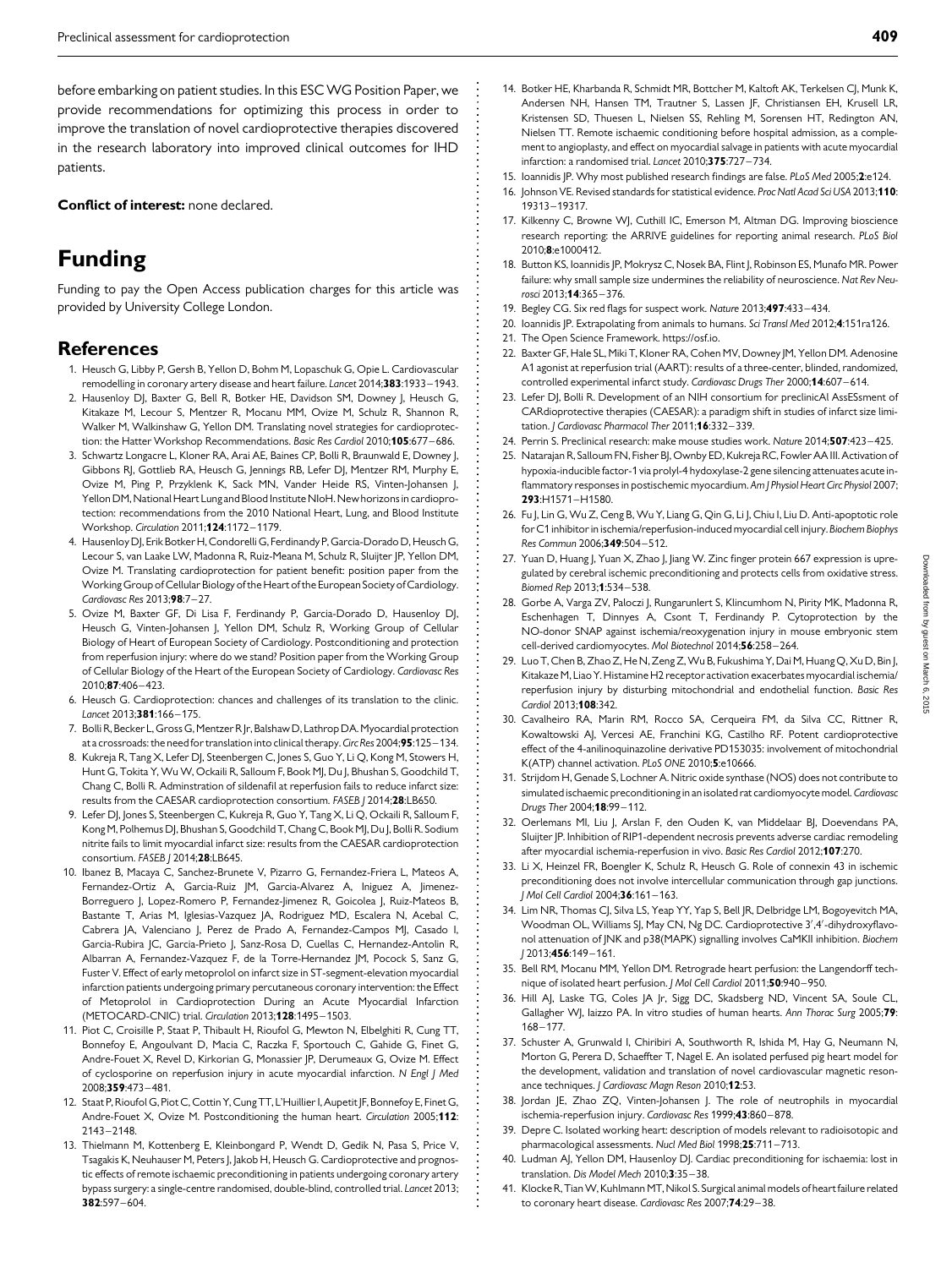by guest on March 6, 2015 Downloaded from

py guest on

March 6 2015

Downloaded from

- 
- <span id="page-11-0"></span>42. Boengler K, Hilfiker-Kleiner D, Drexler H, Heusch G, Schulz R. The myocardial JAK/ STAT pathway: from protection to failure. Pharmacol Ther 2008;120:172–185.
- 43. Crisostomo V, Maestre J, Maynar M, Sun F, Baez-Diaz C, Uson J, Sanchez-Margallo FM. Development of a closed chest model of chronic myocardial infarction in Swine: magnetic resonance imaging and pathological evaluation. ISRN Cardiol 2013;2013:781762.
- 44. Heusch G, Kleinbongard P, Bose D, Levkau B, Haude M, Schulz R, Erbel R. Coronary microembolization: from bedside to bench and back to bedside. Circulation 2009; 120:1822–1836.
- 45. Sabbah HN, Stein PD, Kono T, Gheorghiade M, Levine TB, Jafri S, Hawkins ET, Goldstein S. A canine model of chronic heart failure produced by multiple sequential coronary microembolizations. Am J Physiol 1991;260:H1379-H1384.
- 46. Skyschally A, Schulz R, Erbel R, Heusch G. Reduced coronary and inotropic reserves with coronary microembolization. Am | Physiol Heart Circ Physiol 2002;282: H611–H614.
- 47. Dorge H, Neumann T, Behrends M, Skyschally A, Schulz R, Kasper C, Erbel R, Heusch G. Perfusion-contraction mismatch with coronary microvascular obstruction: role of inflammation. Am J Physiol Heart Circ Physiol 2000;279:H2587–H2592.
- 48. Dorge H, Schulz R, Belosjorow S, Post H, vande Sand A, Konietzka I, Frede S, Hartung T, Vinten-Johansen J, Youker KA, Entman ML, Erbel R, Heusch G. Coronary microembolization: the role of TNF-alpha in contractile dysfunction. J Mol Cell Cardiol 2002;34:  $51 - 62$
- 49. Canton M, Skyschally A, Menabo R, Boengler K, Gres P, Schulz R, Haude M, Erbel R, Di Lisa F, Heusch G. Oxidative modification of tropomyosin and myocardial dysfunction following coronary microembolization. Eur Heart | 2006;27:875-881.
- 50. Thielmann M, Dorge H, Martin C, Belosjorow S, Schwanke U, van De Sand A, Konietzka I, Buchert A, Kruger A, Schulz R, Heusch G. Myocardial dysfunction with coronary microembolization: signal transduction through a sequence of nitric oxide, tumor necrosis factor-alpha, and sphingosine. Circ Res 2002;90:807-813.
- 51. Skyschally A, Gres P, Hoffmann S, Haude M, Erbel R, Schulz R, Heusch G. Bidirectional role of tumor necrosis factor-alpha in coronary microembolization: progressive contractile dysfunction versus delayed protection against infarction. Circ Res 2007;100: 140–146.
- 52. Rezkalla SH, Kloner RA. Ischemic preconditioning and preinfarction angina in the clinical arena. Nat Clin Pract Cardiovasc Med 2004;1:96–102.
- 53. Heusch G. Nitroglycerin and delayed preconditioning in humans: yet another new mechanism for an old drug? Circulation 2001;103:2876–2878.
- 54. Jungwirth B, de Lange F. Animal models of cardiopulmonary bypass: development, applications, and impact. Semin Cardiothorac Vasc Anesth 2010;14:136–140.
- 55. You XM, Nasrallah F, Darling E, Robins M, Nieman G, Searles B. Rat cardiopulmonary bypass model: application of a miniature extracorporeal circuit composed of asanguinous prime. J Extra Corpor Technol 2005;37:60-65.
- 56. Knapp J, Bergmann G, Bruckner T, Russ N, Bottiger BW, Popp E. Pre- and postconditioning effect of sevoflurane on myocardial dysfunction after cardiopulmonary resuscitation in rats. Resuscitation 2013:84:1450-1455.
- 57. Meybohm P, Gruenewald M, Albrecht M, Muller C, Zitta K, Foesel N, Maracke M, Tacke S, Schrezenmeir J, Scholz J, Bein B. Pharmacological postconditioning with sevoflurane after cardiopulmonary resuscitation reduces myocardial dysfunction. Crit Care 2011;15:R241.
- 58. Meybohm P, Gruenewald M, Albrecht M, Zacharowski KD, Lucius R, Zitta K, Koch A, Tran N, Scholz J, Bein B. Hypothermia and postconditioning after cardiopulmonary resuscitation reduce cardiac dysfunction by modulating inflammation, apoptosis and remodeling. PLoS ONE 2009;4:e7588.
- 59. Cour M, Loufouat J, Paillard M, Augeul L, Goudable J, Ovize M, Argaud L. Inhibition of mitochondrial permeability transition to prevent the post-cardiac arrest syndrome: a pre-clinical study. Eur Heart J 2011;32:226-235.
- 60. Gill RS, Manouchehri N, Liu JQ, Lee TF, Cho WJ, Thiesen A, Churchill T, Bigam D, Cheung PY. Cyclosporine treatment improves cardiac function and systemic hemodynamics during resuscitation in a newborn piglet model of asphyxia: a dose-response study. Crit Care Med 2012;40:1237–1244.
- 61. Jamieson RW, Friend PJ. Organ reperfusion and preservation. Front Biosci 2008;13: 221–235.
- 62. Beyersdorf F. The use of controlled reperfusion strategies in cardiac surgery to minimize ischaemia/reperfusion damage. Cardiovasc Res 2009;83:262–268.
- 63. Jacobs S, Rega F, Meyns B. Current preservation technology and future prospects of thoracic organs. Part 2: heart. Curr Opin Organ Transplant 2010;15:156-159.
- 64. Colquitt RB, Colquhoun DA, Thiele RH. In silico modelling of physiologic systems. Best Pract Res Clin Anaesthesiol 2011;25:499–510.
- 65. Szabo G, Soans D, Graf A, J Beller C, Waite L, Hagl S. A new computer model of mitral valve hemodynamics during ventricular filling. Eur J Cardiothorac Surg 2004;26:239–247.
- 66. Ferrero JM, Trenor B, Romero L. Multiscale computational analysis of the bioelectric consequences of myocardial ischaemia and infarction. Europace 2014;16:405–415.
- 67. Zaugg M. Is protection by inhalation agents volatile? Controversies in cardioprotection. Br J Anaesth 2007;99:603–606.
- 68. Kottenberg E, Thielmann M, Bergmann L, Heine T, Jakob H, Heusch G, Peters J. Protection by remote ischemic preconditioning during coronary artery bypass graft surgery with isoflurane but not propofol—a clinical trial. Acta Anaesthesiol Scand 2012;56: 30–38.
- 69. Zaugg M, Lucchinetti E, Spahn DR, Pasch T, Schaub MC. Volatile anesthetics mimic cardiac preconditioning by priming the activation of mitochondrial K(ATP) channels via multiple signaling pathways. Anesthesiology 2002;97:4–14.
- 70. Lairez O, Lonjaret L, Ruiz S, Marchal P, Franchitto N, Calise D, Fourcade O, Mialet-Perez J, Parini A, Minville V. Anesthetic regimen for cardiac function evaluation byechocardiography in mice: comparison between ketamine, etomidate and isoflurane versus conscious state. Lab Anim 2013;47:284–290.
- 71. Stein AB, Tiwari S, Thomas P, Hunt G, Levent C, Stoddard MF, TangXL, Bolli R, Dawn B. Effects of anesthesia on echocardiographic assessment of left ventricular structure and function in rats. Basic Res Cardiol 2007;102:28–41.
- 72. Wayman NS, McDonald MC, Chatterjee PK, Thiemermann C. Models of coronary artery occlusion and reperfusion for the discovery of novel antiischemic and antiinflammatory drugs for the heart. Methods Mol Biol 2003;225:199–208.
- 73. Garcia-Dorado D, Theroux P, Elizaga J, Galinanes M, Solares J, Riesgo M, Gomez MJ, Garcia-Dorado A, Fernandez Aviles F. Myocardial reperfusion in the pig heart model: infarct size and duration of coronary occlusion. Cardiovasc Res 1987;21:537–544.
- 74. Lonborg J, Veilstrup N, Kelbaek H, Botker HE, Kim WY, Mathiasen AB, Jorgensen E, Helqvist S, Saunamaki K, Clemmensen P, Holmvang L, Thuesen L, Krusell LR, Jensen JS, Kober L, Treiman M, Holst JJ, Engstrom T. Exenatide reduces reperfusion injury in patients with ST-segment elevation myocardial infarction. Eur Heart | 2012; 33:1491–1499.
- 75. Ferraro S, Biganzoli E, Marano G, Santagostino M, Boracchi P, Panteghini M, Bongo AS. New insights in the pathophysiologyof acute myocardial infarction detectable by a contemporary troponin assay. Clin Biochem 2013;46:999-1006.
- 76. White SK, Frohlich GM, Sado D, Maestrini V, Fontana M, Treibel TA, Tehrani S, Bulluck H, Flett AS, Meier P, Moon J, Yellon DM, Hausenloy D. Remote ischemic conditioning reduces myocardial infarct size and edema in patients with ST-segment elevation myocardial infarction. JACC Cardiovasc Interv 2014; doi:10.1016/j.jcin.2014.05.015.
- 77. Csonka C, Kupai K, Kocsis GF, Novak G, Fekete V, Bencsik P, Csont T, Ferdinandy P. Measurement of myocardial infarct size in preclinical studies. J Pharmacol Toxicol Methods 2010;61:163–170.
- 78. Ferrera R, Benhabbouche S, Bopassa JC, Li B, Ovize M. One hour reperfusion is enough to assess function and infarct size with TTC staining in Langendorff rat model. Cardiovasc Drugs Ther 2009;23:327–331.
- 79. Povlsen JA, Lofgren B, Dalgas C, Jespersen NR, Johnsen J, Botker HE. Frequent biomarker analysis in the isolated perfused heart reveals two distinct phases of reperfusion injury. Int J Cardiol 2014;171:9–14.
- 80. Heusch G. Hibernating myocardium. Physiol Rev 1998;78:1055–1085.
- 81. Heusch G, Schulz R, Rahimtoola SH. Myocardial hibernation: a delicate balance. Am I Physiol Heart Circ Physiol 2005;288:H984–H999.
- 82. Barnabei MS, Palpant NJ, Metzger JM. Influence of genetic background on ex vivo and in vivo cardiac function in several commonly used inbred mouse strains. Physiol Genomics 2010;42A:103–113.
- 83. Somers SJ, Lacerda L, Opie L, Lecour S. Age, genetic characteristics and number of cycles are critical factors to consider for successful protection of the murine heart with postconditioning. Physiol Res 2011;60:971-974.
- 84. Badimon L, Casani L, Vialhur G. Models for the study of atherosclerosis and thrombosis. In: Michael Conn P, ed. Animal Models for the Study of Human Disease. Oregon, USA: Elsevier, 2013.
- 85. Milani-Nejad N, Janssen PM. Small and large animal models in cardiac contraction research: advantages and disadvantages. Pharmacol Ther 2014;141:235–249.
- 86. Ostergaard G, Hansen HN, Ottesen JL. Physiological, hematological and clinical chemistry parameters, including conversion factors, In: Hau I, Shapiro SI, eds. Handbook of Laboratory Animal Science, 3rd edn. Boca Raton, FL: CRC Press.
- 87. Speakman JR. Body size, energy metabolism and lifespan. J Exp Biol 2005;208: 1717–1730.
- 88. Bassani JW, Bassani RA, Bers DM. Relaxation in rabbit and rat cardiac cells: speciesdependent differences in cellular mechanisms. J Physiol 1994;476:279–293.
- 89. Piacentino V III, Weber CR, Chen X, Weisser-Thomas J, Margulies KB, Bers DM, Houser SR. Cellular basis of abnormal calcium transients of failing human ventricular myocytes. Circ Res 2003;92:651–658.
- 90. Garcia-Dorado D, Ruiz-Meana M, Inserte J, Rodriguez-Sinovas A, Piper HM. Calciummediated cell death during myocardial reperfusion. Cardiovasc Res 2012;94:168–180.
- 91. Shaper W, Bernotat-Danielowski S, Nienaber C, Schaper J. Collateral circulation. In: Fozzard HA, Haber E, Jennings RB, Katz AM, eds. The Heart and Cardiovascular System. New York: Raven Press, 1992.
- 92. Heusch G, Skyschally A, Schulz R. The in-situ pig heart with regional ischemia/reperfusion-ready for translation. J Mol Cell Cardiol 2011;50:951-963.
- 93. Zaragoza C, Gomez-Guerrero C, Martin-Ventura JL, Blanco-Colio L, Lavin B, Mallavia B, Tarin C, Mas S, Ortiz A, Egido J. Animal models of cardiovascular diseases. J Biomed Biotechnol 2011;2011:497841.
- 94. Vilahur G, Padro T, Badimon L. Atherosclerosis and thrombosis: insights from large animal models. J Biomed Biotechnol 2011;2011:907575.
- 95. Shen YT, Fallon JT, Iwase M, Vatner SF. Innate protection of baboon myocardium: effects of coronary artery occlusion and reperfusion. Am J Physiol 1996;270: H1812–H1818.
- 96. Ferdinandy P, Hausenloy D, Heusch G, Baxter G, Schulz R. Interaction of risk factors, comorbidities and comedications with ischemia/reperfusion injury and